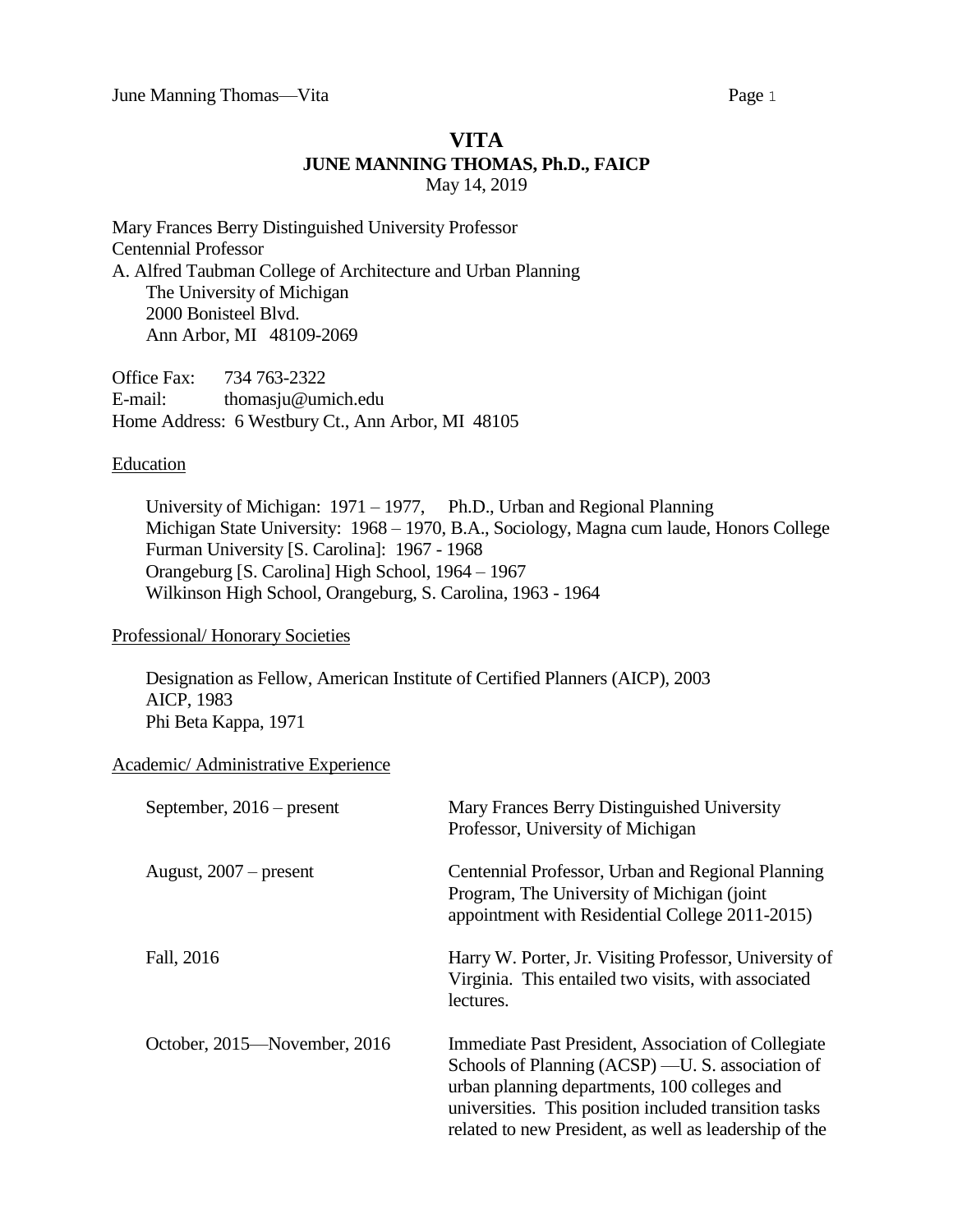|                                                                                                                                                                                                                                                                                                                              | Institutional Governance and Nominating and<br>Elections Committees.                                                                                                                                                                                                                                                                                                                                                                                                                                                                                                                   |
|------------------------------------------------------------------------------------------------------------------------------------------------------------------------------------------------------------------------------------------------------------------------------------------------------------------------------|----------------------------------------------------------------------------------------------------------------------------------------------------------------------------------------------------------------------------------------------------------------------------------------------------------------------------------------------------------------------------------------------------------------------------------------------------------------------------------------------------------------------------------------------------------------------------------------|
| October, 2013 – October, 2015                                                                                                                                                                                                                                                                                                | President, ACSP. Extensive responsibilities:                                                                                                                                                                                                                                                                                                                                                                                                                                                                                                                                           |
| $\bullet$<br>to diversity of planning faculty and students;<br>$\bullet$<br>registration, and Guide;<br>$\bullet$<br>marketing plan for planning education in the US;<br>$\bullet$<br>presiding over Governing Board meetings;<br>$\bullet$<br>$\bullet$<br>forces, and special assignments, including PAB; and<br>$\bullet$ | devising and pursuing success for our three-point strategic plan, particularly related<br>helping to manage and then participate in efforts to enhance ACSP web page,<br>helping to choose and engage a consultant firm and helping that firm create a<br>supervising ACSP staff and chairing Executive Committee (ACSP officers);<br>appointing members and chairs for numerous committees, award committees, task<br>serving as "leader" representing at various ACSP functions, especially the fall<br>annual conference and joint meetings with the American Planning Association. |
| October, 2011 - October, 2013                                                                                                                                                                                                                                                                                                | Vice-President/ President-elect, ACSP. Oversaw<br>conference preparation, journal (JAIP) contract<br>negotiations.                                                                                                                                                                                                                                                                                                                                                                                                                                                                     |
| Fall, 2008 – October, 2011                                                                                                                                                                                                                                                                                                   | Founding co-chair, Planners of Color Interest Group<br>(POCIG), part of ACSP                                                                                                                                                                                                                                                                                                                                                                                                                                                                                                           |
| Fall, 1995 – June, 2007                                                                                                                                                                                                                                                                                                      | Professor, Urban and Regional Planning Program,<br>Michigan State University (joint appointment to<br>MSU Extension post 2001)                                                                                                                                                                                                                                                                                                                                                                                                                                                         |
| $2001 - 2007$                                                                                                                                                                                                                                                                                                                | Co-Director, Urban Collaborators Program, MSU<br>Extension (MSUE), and Founding Co-Director of<br>Urban Planning Partnerships, an outreach initiative                                                                                                                                                                                                                                                                                                                                                                                                                                  |
| January, 1999 – 2001                                                                                                                                                                                                                                                                                                         | Founding Director, Urban Collaborators Program,<br><b>MSUE</b>                                                                                                                                                                                                                                                                                                                                                                                                                                                                                                                         |
| Fall, 1996 – June 30, 2000                                                                                                                                                                                                                                                                                                   | Director, Urban and Regional Planning Program<br>Michigan State University (M.S.U.)                                                                                                                                                                                                                                                                                                                                                                                                                                                                                                    |
| Fall, 1982 - Summer, 1995                                                                                                                                                                                                                                                                                                    | Associate Professor, Urban Planning and Urban<br>Affairs Programs, M.S.U.                                                                                                                                                                                                                                                                                                                                                                                                                                                                                                              |
| Fall, 1981 - Summer, 1982                                                                                                                                                                                                                                                                                                    | Associate Professor, Department of Urban Studies,<br><b>Cleveland State University</b>                                                                                                                                                                                                                                                                                                                                                                                                                                                                                                 |
| Fall, 1977 - Summer, 1981                                                                                                                                                                                                                                                                                                    | Assistant Professor, Department of Urban &                                                                                                                                                                                                                                                                                                                                                                                                                                                                                                                                             |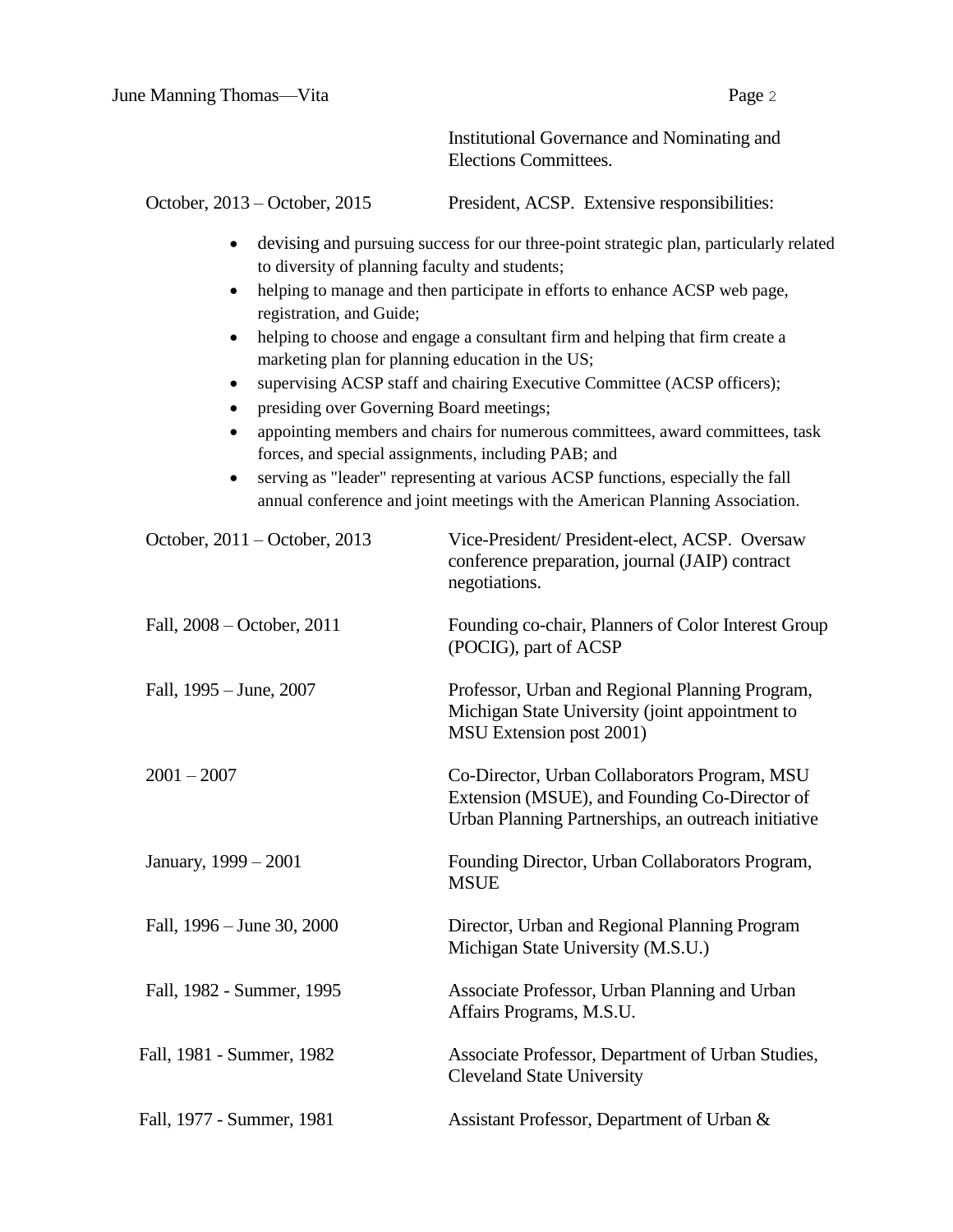June Manning Thomas—Vita Page 3

|                                | Metropolitan Studies and Urban Planning (joint),<br>M.S.U.                                                                                                                                                                       |
|--------------------------------|----------------------------------------------------------------------------------------------------------------------------------------------------------------------------------------------------------------------------------|
| January, 1976 - Fall, 1977     | Instructor, Urban & Metropolitan Studies, M.S.U.                                                                                                                                                                                 |
| 1971                           | Research Assistant, Center for Urban Affairs, M.S.U.                                                                                                                                                                             |
| <b>Professional Experience</b> |                                                                                                                                                                                                                                  |
| <b>January 2011-18</b>         | Capstone instructor, UP 634, with class projects<br>focused on professional practice.                                                                                                                                            |
| March - June, 1994             | Consultant, Detroit Economic Growth Corporation,<br><b>Strategic Planning Team Manager for successful</b><br>Detroit Empowerment Zone application, City of<br>Detroit.                                                           |
| January-June, 1994             | Consultant, Community Development Services, Inc.,<br>Detroit, MI.; coordinator of housing and community<br>development training for faith-based organizations<br>under World Vision's Vision to Reality Program,<br>Detroit.     |
| 1993-4                         | Consultant, Community Development Services Inc.,<br>faculty coordinator, training of Community Based<br>Housing Organizations (CHoDOs) under federal HOME<br>program (U.S. Department of HUD), subcontracted by<br>Wayne County. |
| 1992-4                         | Consultant, Wayne County, Michigan urban<br>initiatives, under the direction of Planning Director<br>Gloria Robinson.                                                                                                            |
| June-December, 1987            | Consultant, Governor's Urban Affairs Advisor.                                                                                                                                                                                    |
| 1984-7                         | Member, Planning Commission of Meridian<br>Township; volunteer but worked 12 to 15 hours per<br>week.                                                                                                                            |
| September, 1985 - April, 1986  | Special Assistant and Program Evaluator,<br>Community/Business Assistance, Manufacturing<br>Services Bureau, Michigan Department of Commerce<br>(on leave from Michigan State University)                                        |
| 1974                           | Policy Planner, Services Coordination, Michigan<br>Department of Social Services, full-time for<br>approximately nine months.                                                                                                    |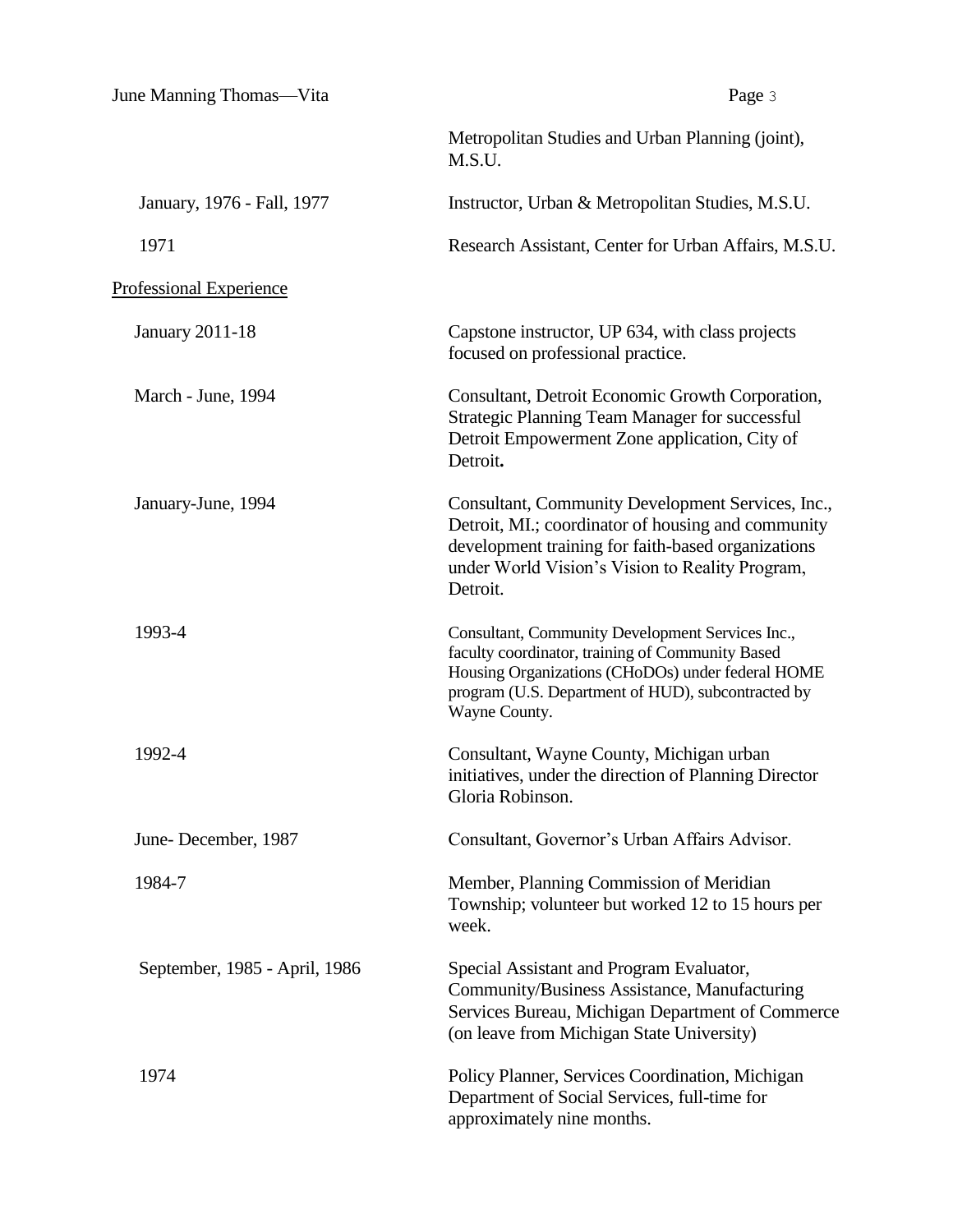| 1970 | Co-Director, Office of Black Affairs (student council)<br>organization), M.S.U. |
|------|---------------------------------------------------------------------------------|
| 1968 | Coordinator, Voter Education Project, Orangeburg,<br>South Carolina             |

# Awards/ Honors

| 2017 | Laurence Gerckens Prize for Sustained Excellence in the Teaching of Planning         |
|------|--------------------------------------------------------------------------------------|
|      | History, presented by the Society for American and City Regional Planning            |
|      | History, November, at SACRPH.                                                        |
| 2017 | Spirit of Martin Luther King, Jr. Faculty Award, the University of Michigan, North   |
|      | Campus, presented January 16.                                                        |
| 2016 | Mary Frances Berry Distinguished University Professorship, the University of         |
|      | Michigan, presented October 26.                                                      |
| 2016 | ACSP Jay Chatterjee Distinguished Service Award, presented November 5.               |
| 2015 | Student Award, Best Student Project, by Michigan Association of Planners, to         |
|      | capstone students co-taught by June Thomas and Eric Dueweke, "Forging a              |
|      | Future: Recommendations for Strengthening Detroit's Mt. Elliott Employment           |
|      | District," published April, 2014.                                                    |
| 2014 | UM Harold R. Johnson Diversity Service Award, presented May 7.                       |
| 2009 | UM National Center for Institutional Diversity, Distinguished Diversity              |
|      | Scholarship and Engagement Award, Urban Revitalization and Community                 |
|      | Development, presented February 11.                                                  |
| 2009 | The first Stuart Miller Faculty Fellow award, for winter 2010.                       |
| 2005 | "Award for Excellence: Contribution to Knowledge through Publishing,"                |
|      | presented by the Association for Baha'i Studies, August 12.                          |
| 2003 | Designation as Fellow, AICP.                                                         |
| 2002 | Waugh Lecturer, University of Massachusetts Amherst, May.                            |
| 2000 | "Affordable Housing Warrior" Award, one of 300 presented to Michigan path            |
|      | breakers by the Michigan Housing Trust Fund                                          |
| 1999 | Paul Davidoff Award from the Association of Collegiate Schools of Planning (for      |
|      | book—Redevelopment and Race: Planning A Finer City in Postwar Detroit)               |
| 1998 | Michigan State University (M.S.U.) Diversity Award                                   |
| 1998 | M.S.U. Presidential Award for Community Service                                      |
| 1995 | Gold Award from the Society of National Association Publications EXCEL               |
|      | Awards; Scholarly Journals: Feature Article category (for article--"Planning History |
|      | and the Black Urban Experience")                                                     |
| 1991 | Theodora Kimball Hubbard Prize for Best Conference Paper in American Planning        |
|      | History, Third National Conference on American Planning History                      |
| 1990 | King-Chavez-Parks Visiting Scholar, the University of Michigan                       |
| 1981 | M.S.U. Teacher-Scholar Award                                                         |
| 1980 | Teacher of the Year, College of Urban Development, MSU                               |
| 1979 | Danforth Associate                                                                   |
| 1971 | <b>Woodrow Wilson Fellow</b>                                                         |
|      |                                                                                      |

1971 National Science Foundation Fellow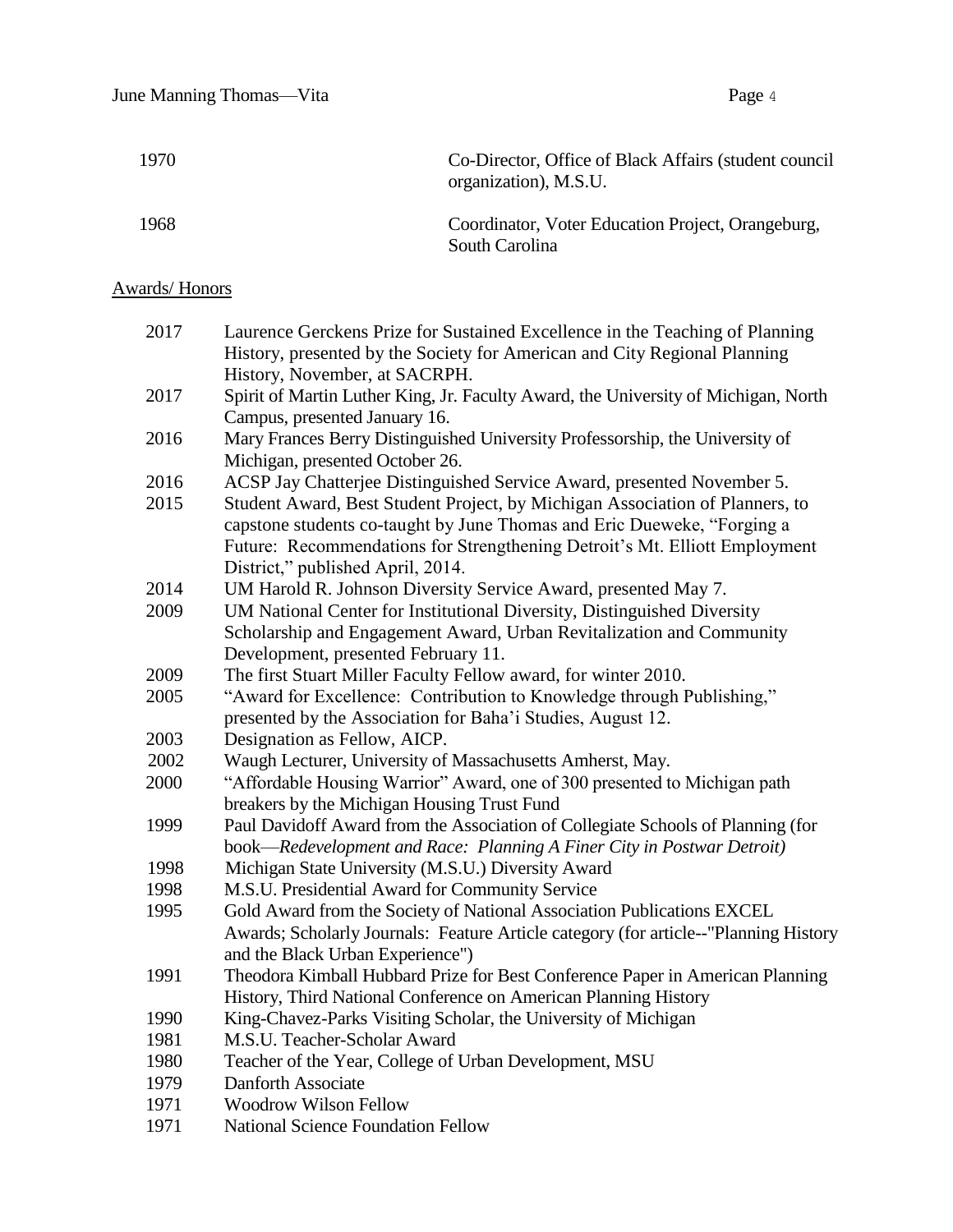1971 Danforth Fellow

1967 Presidential Scholar, National Achievement Scholar, National Merit Finalist

## **SCHOLARLY WORK**

Books

In process:

Thomas, *We Shall: Reconsidering School Desegregation during the Civil Rights Era* This book-in-progress will study school desegregation in S. Carolina with a focus on the 1960s and consider implications for lingering racial disunity in the present.

Published:

Thomas and H. C. Bekkering, co-editors: *Mapping Detroit: Evolving Land Use Patterns and Connections.* Wayne State University Press. 2015.

Thomas, *Redevelopment and Race: Planning a Finer City in Postwar Detroit*. Baltimore: Johns Hopkins University Press, 1997. Second edition published by Wayne State University Press, spring, 2013.

Dewar, Margaret and June Manning Thomas, co-editors. *The City after Abandonment*. Philadelphia: University of Pennsylvania Press, 2013.

Thomas, *Planning Progress: Lessons from Shoghi Effendi*. Ottawa: Association for Bahá'í Studies, 1999.

Thomas and Marsha Ritzdorf, editors: *Urban Planning and the African American Community: In the Shadows.* Thousand Oaks: Sage Publications, 1997.

Joe Darden, Richard C. Hill, June M. Thomas, and Richard W. Thomas, *Detroit: Race and Uneven Development.* Philadelphia: Temple University Press, 1987.

With Robert L. Green, et al., (six additional co-authors), *Discrimination and the Welfare of Urban Minorities.* Report to the Urban Policy Task Force of the Department of Housing and Urban Development, December, 1979. East Lansing, Michigan: College of Urban Development, M.S.U., 1979. Also book by Springfield, Illinois: Charles C. Thomas, 1981.

# Book Chapters

Thomas, "Race, Place, and Clusters: Current Vision and Possible Strategies," in Loni Bramson, Ed., *The Baha'i Faith and African American History: Creating Racial and Religious Diversity*  (Lanham, MD: Lexington Books, 2019), pp. 225-54. Reprint of journal article.

Thomas, "Community Organizing, Planning, and Racial Marginalisation," in Yasminah Beebeejaun, ed., *The Participatory City* (Jovis, 2016), pp. 98-105.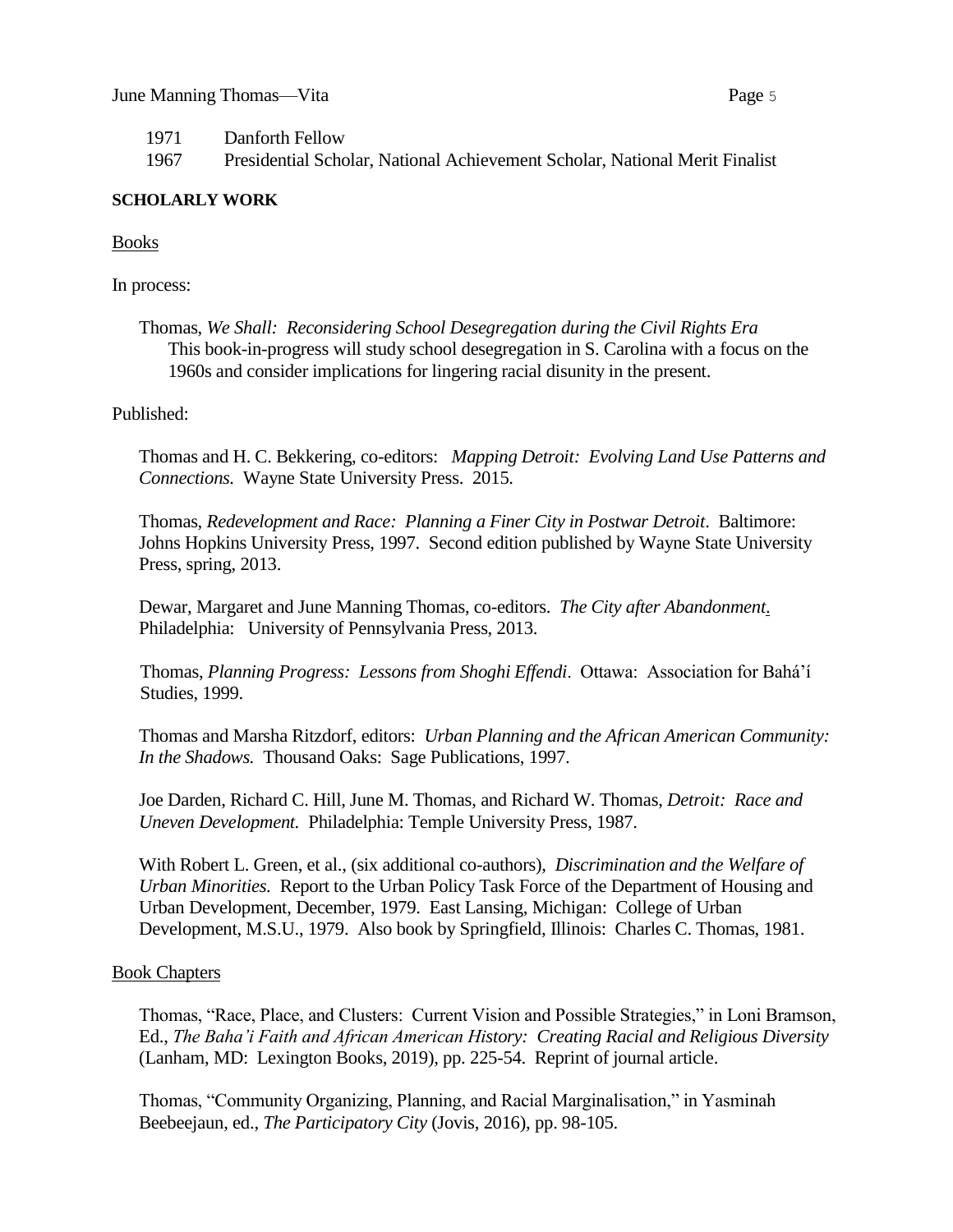Thomas, "Redevelopment in Detroit: Spatial Evolution," in June Thomas and H. C. Bekkering, co-editors, *Mapping Detroit: Evolving Land Use Patterns and Connections*. Wayne State University Press 2015, pp. 51-74.

Thomas, "Redesigning Community with Propinquity: Fragments of Detroit's Region," in June Thomas and H. C. Bekkering, co-editors, *Mapping Detroit: Evolving Land Use Patterns and Connections*. Wayne State University Press, 2015, pp. 189-207.

Thomas and Bekkering, "Introduction," in June Thomas and H. C. Bekkering, co-editors, *Mapping Detroit: Evolving Land Use Patterns and Connections*. Wayne State University Press, 2015, pp. 1-13.

Griffin, Toni and Thomas, "Epilogue: Detroit Future City," in June Thomas and H. C. Bekkering, co-editors, *Mapping Detroit: Evolving Land Use Patterns and Connections*. Wayne State University Press, 2015, pp. 209-31.

Thomas, "Targeting Strategies of Three Detroit CDCs," in Margaret Dewar and June Thomas co-editors, *The City after Abandonment*, University of Pennsylvania Press, 2013, pp. 197- 225.

Thomas and Margaret Dewar, "Introduction," in Margaret Dewar and June Thomas coeditors, *The City after Abandonment*, University of Pennsylvania Press, 2013, pp. 1-16.

Thomas, "Social Justice as Responsible Practice: Race, Ethnicity, and the Influence of the Civil Rights Era," in Bish Sanyal, Lawrence Vale, and Christina Rosan, co-editors, *Planning Ideas that Matter*. Cambridge: MIT Press, 2012, pp. 359-85.

Thomas, "The Role of Ethnicity and Race in Supporting Sustainable Urban Environments," in Igor Vojnovic, *Urban Sustainability: A Global Perspective*. East Lansing: Michigan State University Press, 2012, pp. 475-508.

Thomas, "Addressing the Racial, Ethnic, and Class Implications of Shrinking Cities," in Alan Mallach, ed., *Rebuilding America's Legacy Cities: New Directions for the Industrial Heartland.* New York: Columbia University, American Assembly, 2012, pp. 223-42.

Thomas, "The Minority-race Planner in the Quest for a Just City," 2009 journal article selected to be reprinted as a chapter in *Reader in Planning Theory,* 3rd edition, ed. by Susan Fainstein and Scott Campbell. Cambridge, MA: Blackwell, 2012, pp. 338-57, and 4<sup>th</sup> edition, ed. by Susan Fainstein and James DeFillippis, 2016, pp. 443-63.

Thomas, "Michigan's Urban Policies in an Era of Land Use Reform and Creative-class Cities," in Richard Jelier and Gary Sands, eds., *Sustaining Michigan: Metropolitan Policies and Strategies.* East Lansing: Michigan State University Press, 2009, pp. 261-81.

Thomas, "Planning History and the Black Urban Experience," 1994 journal article selected to be reprinted as a chapter in *Critical Essays in Planning Theory, Vol II*, ed., by Jean Hillier and Patsy Healey, Ashgate, 2008.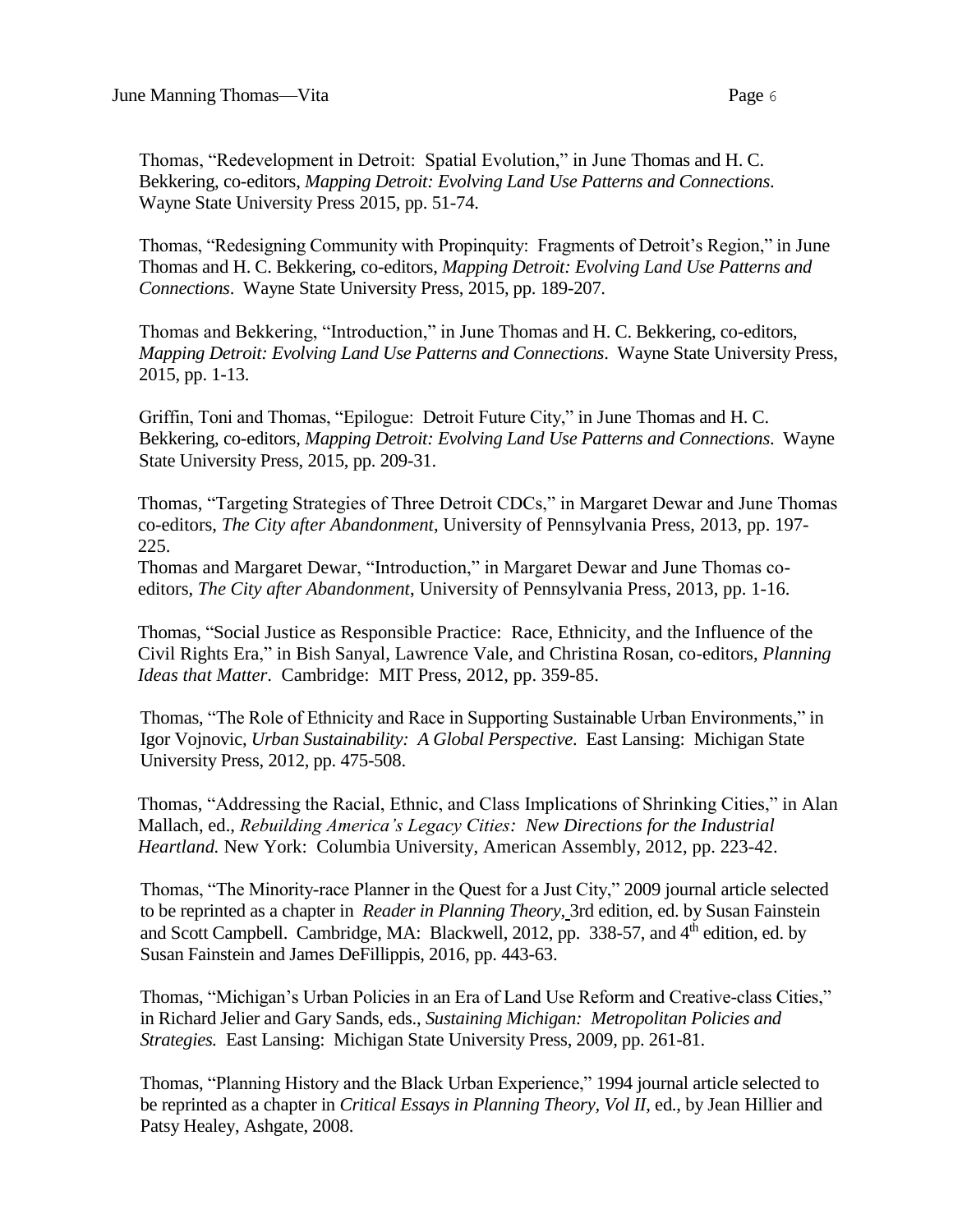Thomas, "Planning Education: Unified Diversity for Social Action," 1996 journal article selected to be reprinted as a chapter in *Reader in Planning Theory*, 2<sup>nd</sup> edition, ed. by Scott Campbell and Susan Fainstein (Cambridge, MA: Blackwell, 2003), pp. 356-75.

Thomas and Eugene Grigsby III, "Community Development," in *The Principles and Practice of Urban Planning* (Washington, D.C.: International City Management Association, 1999), 265-82.

Thomas, "Racial Inequality and Empowerment: Necessary Theoretical Constructs for Understanding S. Planning History," in *Making the Invisible Visible: A Multicultural Planning History*, ed. by Leonie Sandercock (Berkeley: University of California Press, 1998), pp. 198- 208.

Thomas, "Rebuilding Inner Cities: Basic Principles," in *The Inner City: Urban Poverty and Economic Development in the Next Century*, ed. by Thomas Boston and Catherine Ross. New Brunswick, N.J.: Transaction Publishers, 1997.

Thomas, "Coming Together: Unified Diversity for Social Action," in June Thomas and Marsha Ritzdorf, eds, *Urban Planning and the African American Community: In the Shadows*. Thousand Oaks: Sage, 1997pp. 258-77.

Thomas and Ritzdorf, "Introduction," in June Thomas and Marsha Ritzdorf, ed.s, *Urban Planning and the African American Community: In the Shadows*. Thousand Oaks: Sage, 1997, pp. 1-19.

Thomas, "Model Cities Revisited: Issues of Race and Empowerment," in June Thomas and Marsha Ritzdorf, ed.s, *Urban Planning and the African American Community: In the Shadows.*  Thousand Oaks: Sage, 1997, pp. 143-63.

Thomas and Reynard Blake, "Faith-based Community Development and African-American Neighborhoods," in W. Dennis Keating, Norman Krumholz, and Philip Star, eds., *Revitalizing Urban Neighborhoods*. Lawrence: University Press of Kansas, 1996.

Thomas, "Seeking a Finer City: A Design and Planning Agenda for the 1960s," in Mary C. Sies and Christopher Silver*,* ed.s*, Planning the Twentieth-Century American City.* Baltimore: Johns Hopkins University Press, 1996.

Thomas, "Detroit: The Centrifugal City," in Gregory Squires, ed., *Unequal Partnerships.* New Brunswick, N.J.: Rutgers University Press, 1989.

Thomas, "Poverty and Wealth in America: A Bahá'í Perspective," in Anthony Lee, *Circle of Unity: Baha'i Approaches to Contemporary Issues*. Los Angeles, California: Kalimat Press, 1984, pp. 91-116.

Thomas, "Redevelopment and Redistribution," in Paul Porter and David Sweet, eds., *Rebuilding America's Cities: Roads to Recovery*. N.J.: Center for Urban Policy Research, 1984, pp.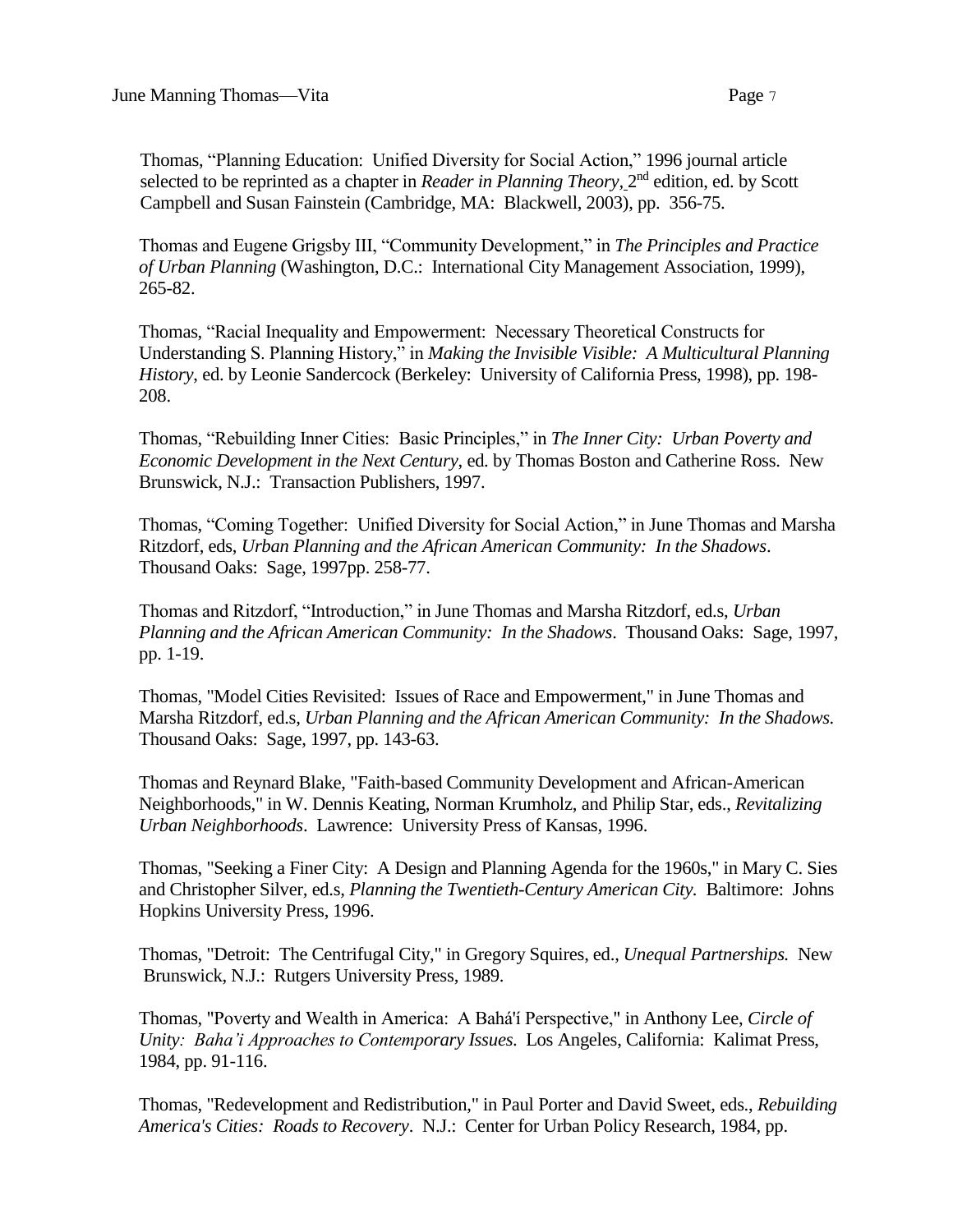143-159.

## Articles in Refereed Journals

Thomas [previous article reprinted in Chinese], "Neighborhood Planning and the Uses of Oral History," in Yang Xiangyin ed., *The Oral History Studies* Vol.3 [Beijing: Social Sciences Academic Press], December 2018: 211-232.

Trapenberg Frick, Karen, Dowell Myers, Andy Inch, Heather Dorries, June Manning Thomas, Willow S. Lung-Amam, Gerardo Francisco Sandoval, Ann W. Foss, Karen Trapenberg Frick, and Dowell Myers. "Strengthening Planning's Effectiveness in a Hyper-Polarized World/Responding to the Conservative Common Sense of Opposition to Planning and Development in England/The Limits to Negotiation and the Promise of Refusal/Planning Contexts in a Hyper-Polarized World/A Right to Sanctuary: Supporting Immigrant Communities in an Era of Extreme Precarity/Planning and Climate Change: Opportunities and Challenges in a Politically Contested Environment/Speaking with the Middle 40% to Bridge the Political Divide for ...." *Planning Theory & Practice*19, no. 4 (2018): 581-615. Thomas comments, "Planning Contexts in a Hyper-Polarized World," on pages 593-8.

Thomas, "Socially Responsible Practice: The Battle to Reshape the American Institute of Planners and its Legacy," *Journal of Planning History*. 2018. https://doi.org/10.1177/1538513218786007

Thomas, "Josephine Gomon Plans Detroit's Rehabilitation," *Journal of Planning History,* 17, no. 2 (2018): 97-117.

Thomas, "Race, Place, and Clusters: Visions and Possible Strategies," *Journal of Baha'i Studies,* 27, 3 (2017): 85-114.

Deng, Lan, Margaret Dewar, Eric Seymour, and June Thomas, "Saving Strong Neighborhoods from the Destruction of Mortgage Foreclosures: The Impact of Community-Based Efforts in Detroit," *Housing Policy Debate* 28, no. 2 (2018): 153-179.

Ledoux, Timothy F., Igor Vojnovic, June Manning Thomas, and Kameshwari Pothukuchi. "Standing in the Shadows of Obesity: The Local Food Environment and Obesity in Detroit." *Tijdschrift voor economische en sociale geografie* (2016 on line). Royal Dutch Geographical Society KNAG. DOI:10.1111/tesg.12227.

Thomas, "The Role of the Minority Planner in the Search for a Just City." *Planning Theory.* Vol. 7, No. 3 (2008): 227-247.

Thomas, "Teaching Planning History as a Path to Social Justice." *Journal of Planning History,*  5 (November 2006, 4): 1-10.

Thomas and Julia Darnton, "Social Diversity and Economic Development in the Metropolis." *Journal of Planning Literature.* 21 (November 2006, 2): 153-68.

Thomas, "Commentary," on "Spirituality and the Urban Professions: The Paradox at the Heart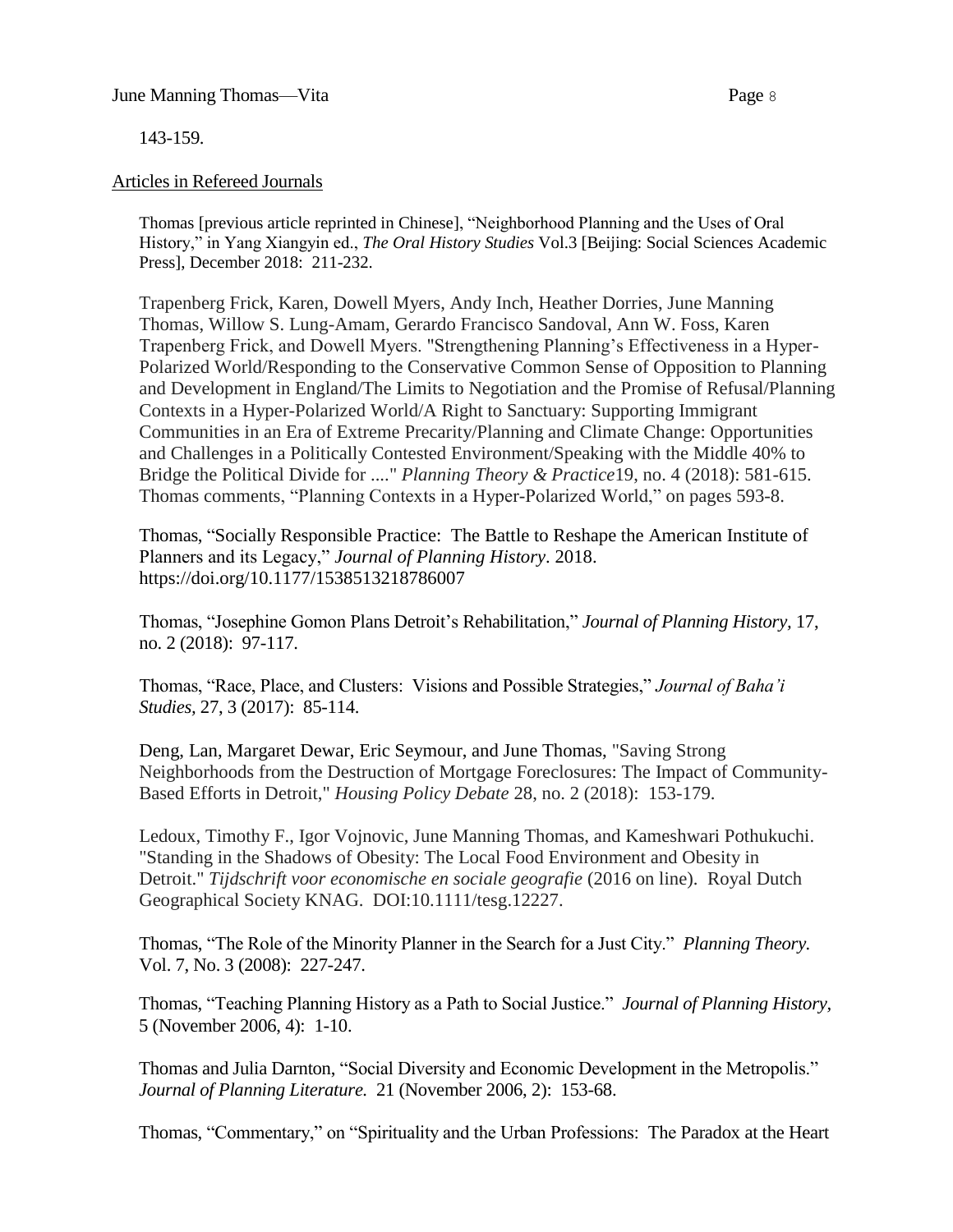of Planning." *Planning Theory & Practice,* 7, No. 1 (March 2006): 92-94. [Invited.]

Thomas, "Oral History and Neighborhood Planning." *Journal of Planning History* 3, No. 1 (February 2004): 50-70.

Thomas and Hwang, Hee-Yun. "Redevelopment and Social Equity: U.S.A. and South Korea." *Journal of Planning Education and Research* 23, No. 1 (Fall 2003): 8-23.

Thomas, "Shoghi Effendi's Plans for Progress," *Journal of Bahá'í Studies*, 7, No. 4 (1997): 69- 86.

Thomas, "Rebuilding Inner Cities: Basic Principles," *Review of Black Political Economy* 24, No. 2-3 (1995): 68-76. [Invited.]

Thomas, "Planning Education: Unified Diversity for Social Action," *Journal of Planning Education and Research*, 15 (1996): 171-182.

Thomas, "Race Unity: Implications for the Metropolis," *Journal of Bahá'í Studies*, 6, No. 4 (1996): 23-44.

Thomas, "Applying for Empowerment Zone Designation: A Tale of Woe and Triumph," *Economic Development Quarterly*, 9, No. 3 (August, 1995): 212-224.

Thomas, "Planning History and the Black Urban Experience," *Journal of Planning Education and Research*, XIV (No. 1, 1994): 1-11.

Thomas, "The Forces of Urban Heterogeneity Can Triumph," *American Quarterly*, XLVI (No. 1, 1994), 49-54. [Invited.]

Thomas, "Planning and Industrial Decline: Lessons from Postwar Detroit," *Journal of the American Planning Association*, LV (No. 3, 1990): 297-310.

Thomas, "Racial Crisis and The Fall of the Detroit City Plan Commission," *Journal of the American Planning Association*, LIV (No. 2, 1988): 150-161.

Thomas, "Neighborhood Response to Redevelopment in Detroit," *Community Development Journal*, XX (No. 2, 1985), 89-98.

Thomas, "Effects of Tourist and Land Development on Black Land Ownership: A Case Study of South Carolina," *Review of Black Political Economy*, VIII (Spring, 1978), 266-76.

Thomas, "The Impact of Corporate Tourism on Gullah Blacks: Notes on Issues of Employment," *Phylon*, XLI (Spring, 1980), pp. 1-11.

# **Monographs**

Thomas, Jamie Rudell, "Redevelopment in Seven Cities Comparable to Detroit," A report to the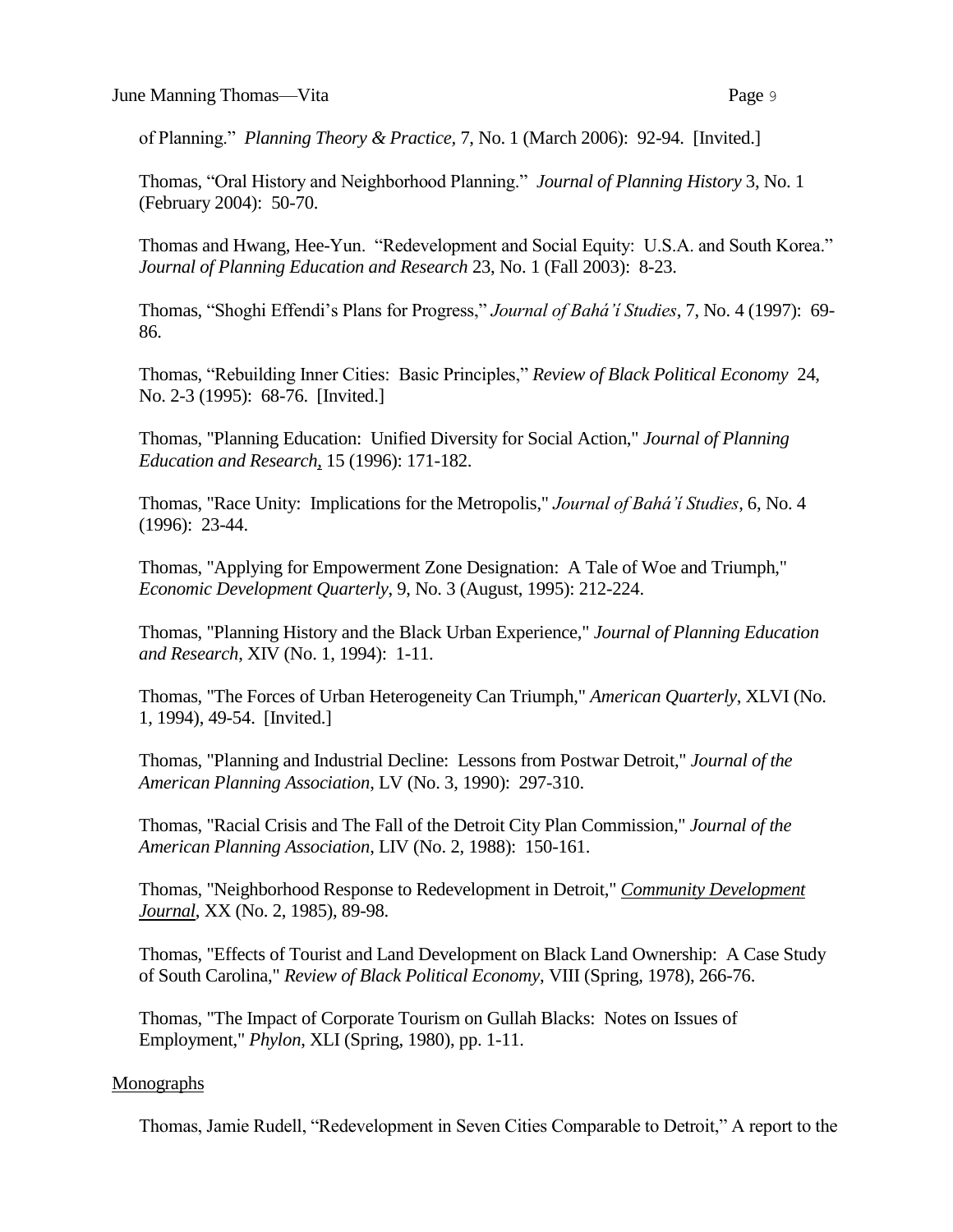June Manning Thomas—Vita **Page 10** 

State of Michigan's Cool Cities team, East Lansing, Michigan, July 2005.

Thomas, Julia Darnton, Faron Supanich-Golder, "TIDE: Key Empirical Literature: Talent, Innovation, Diversity, Environment," A report to the State of Michigan's Cool Cities team, East Lansing, Michigan, July 2005.

Thomas, John Schweitzer, Julia Darnton, "Citizen Participation in Neighborhoods: Social Capital, Sense of Community and Government in Grand Rapids, Lansing and Flint," East Lansing, Michigan, July 2004.

Thomas, John Schweitzer, Julia Darnton, "Mixed-Income Neighborhoods in Grand Rapids: A Report of Findings," East Lansing, Michigan, June 2004.

Thomas, "Working with Community-Based Organizations," A Report to the City of Detroit, Oct. 25, 1999.

Thomas, "Urban Recovery Partnership Program: The Wayne County Experience in Ecorse," Report to Wayne County, April, 1993.

Thomas, "Wayne County Policy Initiatives: Summary of Policies and Programs of Five Michigan Plans," Report to Wayne County, December, 1992.

John Schweitzer and June Thomas, "The Michigan Neighborhood Builders Alliance: An Evaluation," Final Report, April, 1992.

Thomas, "Intergovernmental Cooperation for Economic Development: Greater Detroit's Six Pack," Published as Occasional Paper for the M.S.U. Michigan Partnership for Economic Development Assistance, October, 1991.

Thomas, "Problems and Potentials for Economic Development Strategies: A Study of Wayne County, Michigan," Report of the Michigan Partnership for Economic Development Assistance, Michigan State University, March, 1989.

Thomas, Ray Vlasin, and Mei-Jung Lai, "Preliminary Report on the Wayne County Portion of the 'Survey of Local Economic Development Units'," Michigan Partnership for Economic Development Assistance, Michigan State University, November, 1988.

Thomas, "Urban Impact of 'Working With Our Cities' Programs", Prepared for Terrence Duvernay, Governor's Urban Affairs Advisor, State of Michigan, December, 1987.

Thomas, "Start-Up: An Evaluation of a Small Cities CDBG Program," Final Report to Michigan Department of Commerce, January, 1986.

Thomas, "Start-Up: An Evaluation of a Small Cities CDBG Program," Preliminary Report to Michigan Department of Commerce, December, 1985.

Thomas, "Socio-Economic Impact Study: Resort Development and the Sea Islands," Report to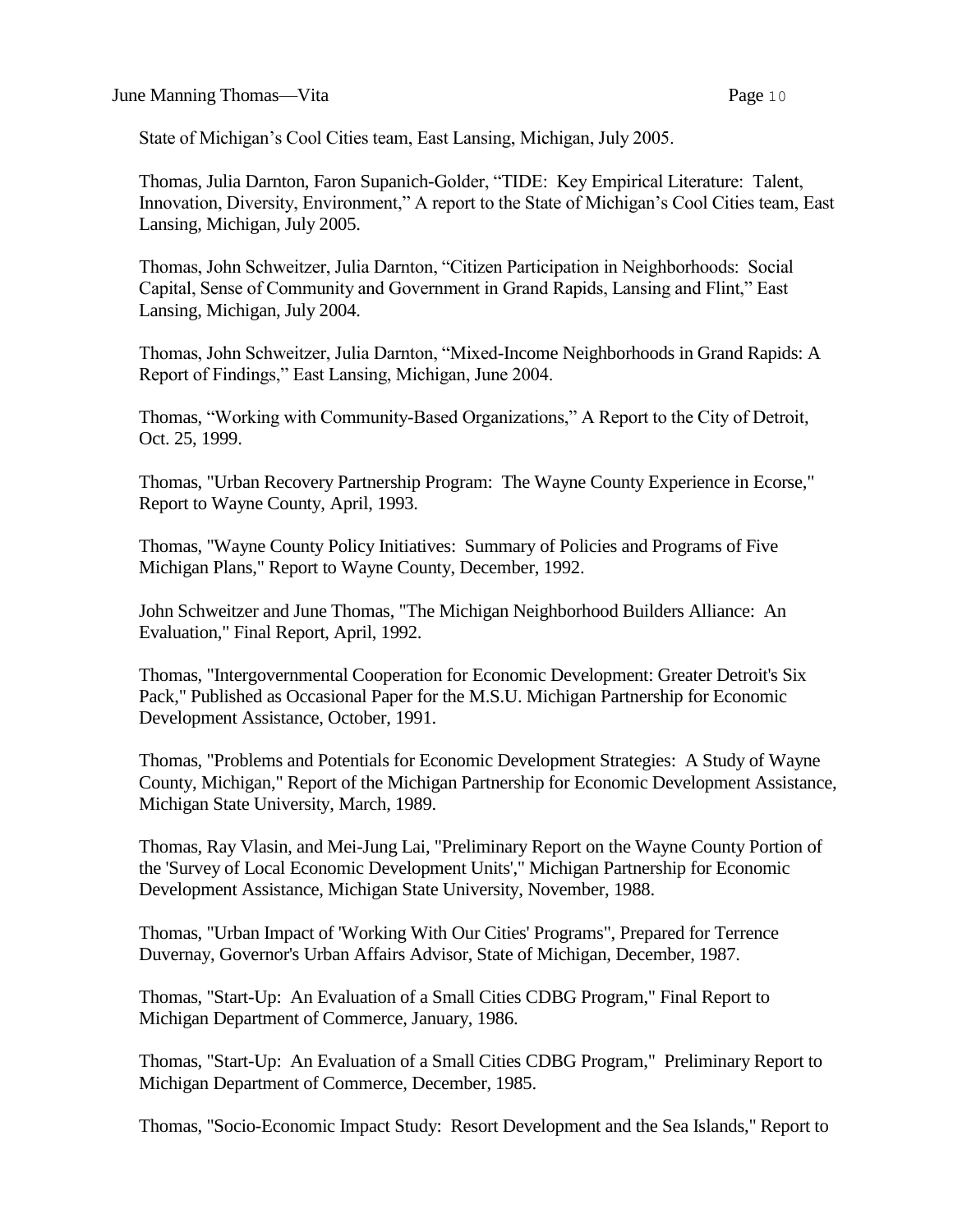the Kiawah Island Company, Kiawah, South Carolina, 1976.

### Book Reviews

Book review of Charles Connerly, *The Most Segregated City in America: City Planning and Civil rights in Birmingham, 1928-1980. Journal of Urban Affairs*, 2006.

Part of review symposium on *Development Arrested*, in *Journal of Planning History*, 3 (August 2004), No. 3: 252-5.

Book review of Reynolds Farley et al., *Detroit Divided,* reviewed in H-NET, H-Urban, published February, 2001.

Book review of *Cities of the Heartland: The Rise and Fall of the Industrial Midwest,* reviewed in *Journal of the American Planning Association,* 60 (Summer, 1994): 415-16.

Book review of *Separate Societies: Poverty and Inequality in U.S. Cities*, reviewed in *Journal of Planning Education and Research*, 13 (Fall, 1993): 77-78.

Book review of *Challenging Uneven Development: An Urban Agenda for the 1990s*, reviewed in *Journal of the American Planning Association*, 59 (Spring, 1993): 244-5.

Book review of *Coleman Young and Detroit Politics: From Social Activist to Power Broker,* in *Journal of Urban Affairs,* 12, #2 (1990): 215-16.

Book review of *Urban Policy and the Exterior City,* in *Journal of the American Planning Association*, XLVII (April, 1981), 204-205.

Book review of *Black Towns* and *The Black Rural Land Owner: Endangered Species,* in *Journal of the American Planning Association*, XLVI (April, 1980), 234-35.

Book review of *A Nation of Cities* by Mark Gelfand, in *Summation,* VIII (Fall/Winter, 1980-81), pp. 41-43.

### Selected Papers Read/ Published in Conference Proceedings

Thomas, "Reconsidering Relocation and Displacement: Lessons from Detroit's Public Housing Era." Paper presented at Society for American City and Regional Planning History, Cleveland OH, 11-13-17.

Distinguished University Professor lecture: "Critical Needs in Planning 'The Good City'— Lessons from Detroit," in Rackham Amphitheater UM, February 20, 2018.

Thomas, "Social Equity Strategies in Constrained Circumstances," presented at American Planning Association (APA), Seattle, April 19, 2015, in a panel that I organized on "Social Equity Strategies for Cities."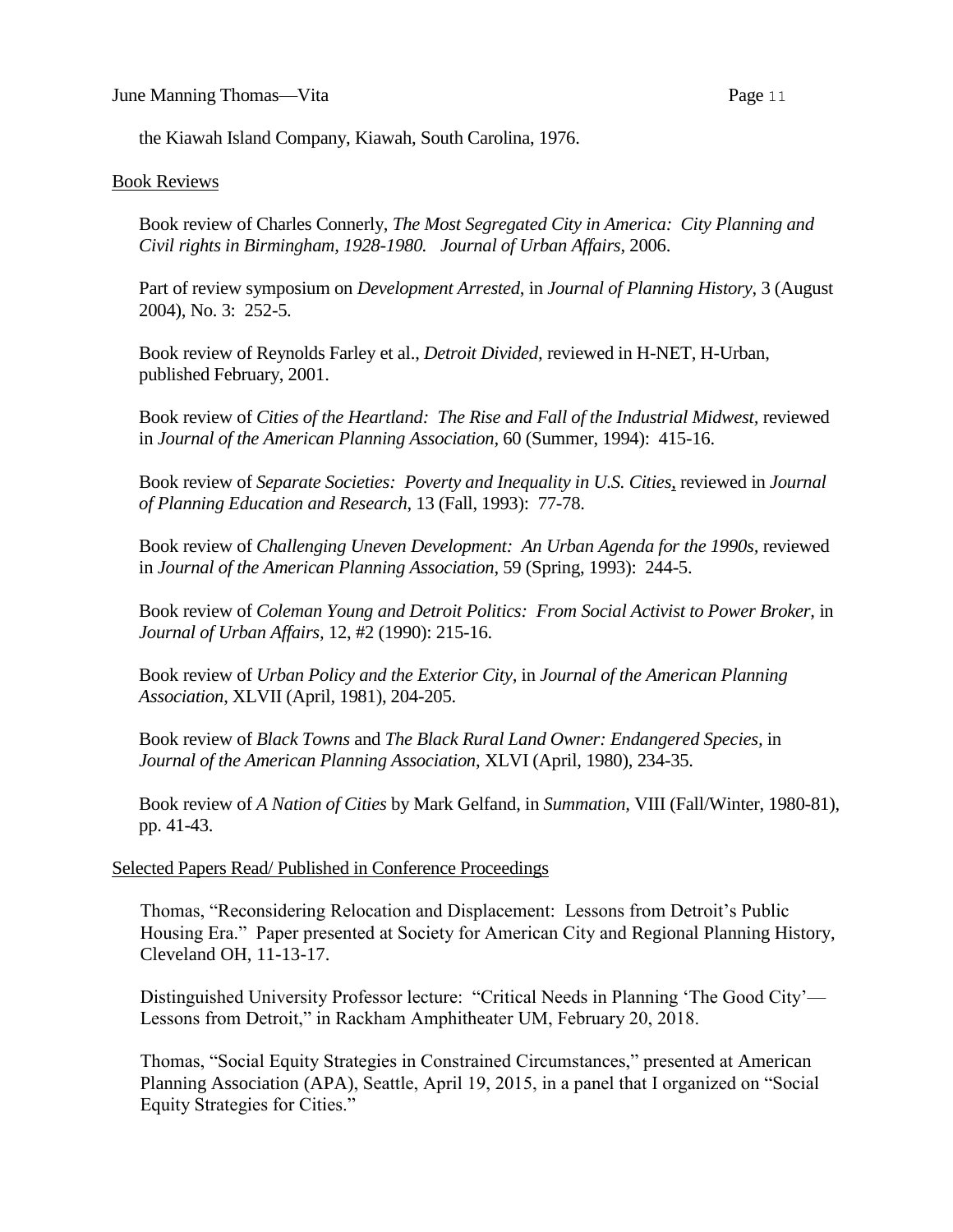Thomas, "Diversity in Urban Planning," Michigan State University, lecture. March 19, 2015.

Thomas and Bekkering, "*Mapping Detroit*," presented at the Local History Conference, State of Michigan, Sterling Heights, March 13, 2015.

Thomas, "The Future of Detroit," invited Big Ideas feature lecture, at ACSP conference, Philadelphia, November 1, 2014.

Dewar, Margaret; Lan Deng, June Thomas, Eric Seymour, "Saving Neighborhoods from Mortgage Foreclosure," presented at ACSP, Philadelphia, November 1, 2014.

Thomas, "Challenges for Social Science: From the perspective of urban practice," keynote panelist, Association for Baha'i Studies 2014, Toronto, August 7, 2015.

"Social Justice in Extremely-Distressed Post-Industrial Cities," research paper/ presentation. AESOP/ ACSP Joint Congress, Dublin Ireland, July 16, 2013

"Fighting Foreclosures in Detroit Neighborhoods," presentation as part of pre-organized panel. Based on research done in collaboration with Dewar, Deng. Atlanta GA, APA National Conference, Research Day, April 27, 2014.

"Theoretical Challenges for Equity Planning in U. S. Legacy Cities," ACSP, November 2013; paper for pre-organized panel chosen from submitted abstracts.

"The Battle to Reform the American Institute of Certified Planners and its Legacy," Paper read at ACSP, October 11, 2011, and SACRPH, November 18, 2011

"Land Use Strategies of CDCs," ACSP, October 2011.

"Josephine Gomon's Public Housing as Detroit Redevelopment Strategy," ACSP, October 2010

"Planning for U. S. Public Housing: The Quest for Social Equity," ACSP-AESOP, July 10, 2008

"Race, Ethnicity, Social Justice: Influence of an Era," Massachusetts Institute of Technology, May 11, 2008, departmental symposium, May 11, 2008

National Professional Meeting: presented paper on "The Minority Planner and the Quest for a Just City," AICP Symposium "Planning and Social Responsibility," ACSP, Ft. Worth, Texas, November 2006.

Faculty seminars or colloquiums: "Why was Rosa Parks Tired? Race, Poverty, Class and Southeast Michigan," Urban Planning MLK Symposium, University of Michigan, January 24, 2006.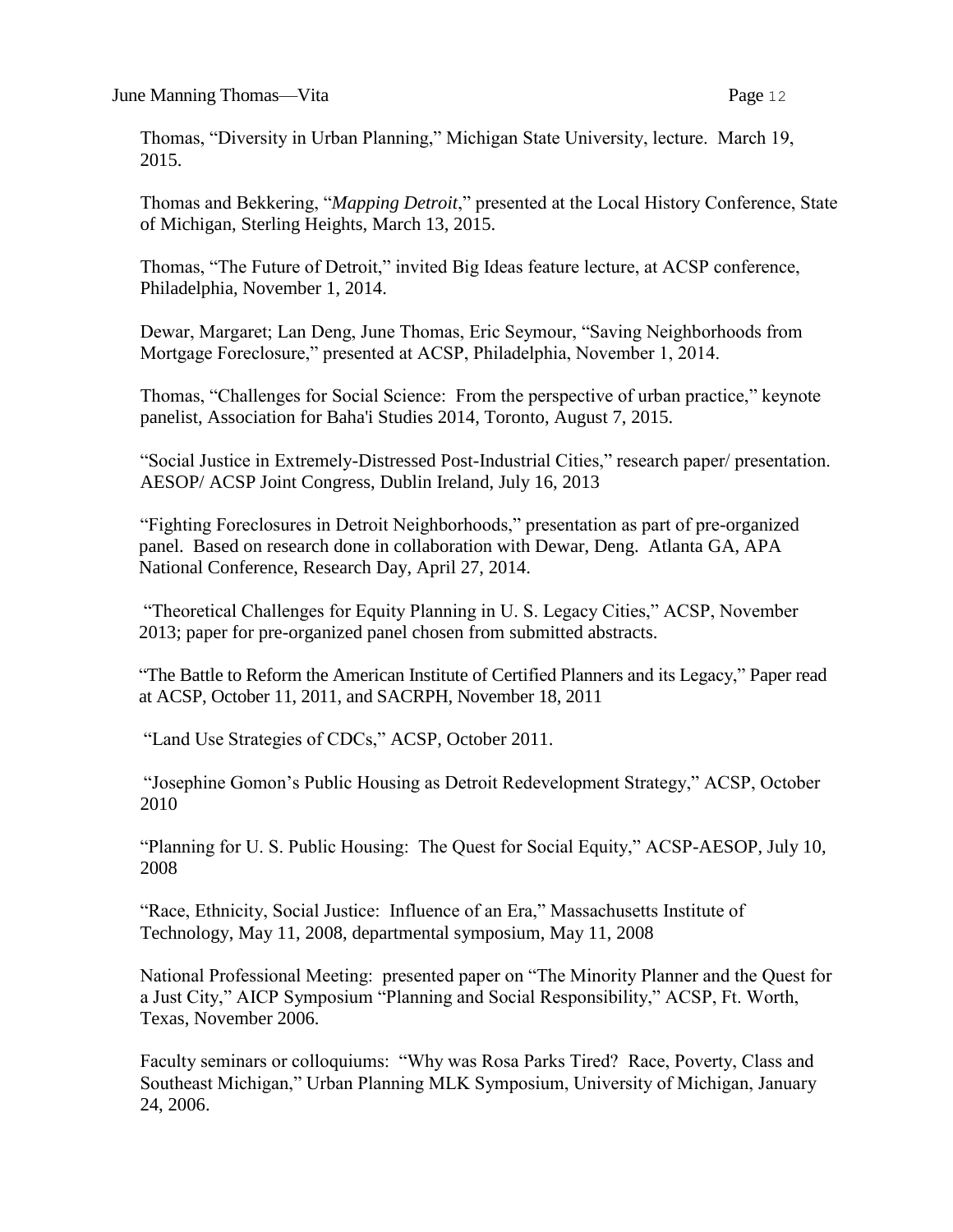Faculty seminars or colloquiums: "Social Equity in Urban Planning: Historical Origins of an Idea," University of Michigan, March 23, 2006.

Other professional groups: "Michigan's Cities," presentation to newly-elected state of Michigan legislators, Legislative Leadership Program, MSU, December 5, 2006. "Futuring Diversity in Community Engagement," Proceedings for the Futuring Diversity Conference, The University of Michigan, May 17-18, 2005.

"Race: A Quest for Regional Cooperation," centerpiece paper for *Dealing with Race: The Quest for Regional Cooperation*, ed. By Philippa Strum, Proceedings of a Conference held on February 25, 2005, Washington, D.D.: Woodrow Wilson International Center of Scholars, pp. 3-20.

"Redevelopment, Race, and Income: Contemporary Challenges," presented for symposium on the Black Urban Experience: Cities, Suburbs, and Metropolitan Equity," Atlanta, GA, April 8-9, 2004. Sponsored by Ford Foundation.

"The Evolving Challenge of Social Equity in U. S. Public Housing," AESOP, Grenoble France, July 2004

with John Schweitzer, "Mixed-income Neighborhoods: Issues of Assessment," ACSP, October 22, 2004.

"The Evolving Role of U. S. Public Housing in Promoting Social Equity," presented to Society for American City and Regional Planning History, St. Louis November 2003.

"The Secret of Divine Civilization," Association of Baha'I Studies, San Francisco, August 30, 2003

Thomas and Hwang, "Social Equity in Redevelopment: U. S. and Korea." Association of Collegiate Schools of Planning, Baltimore, MD, November 21, 2002.

"Challenges to Citizen Participation and Community Development Facing City Agencies," Urban Affairs Association, Boston, Massachusetts, March 22, 2002.

"Studying Natural Planning Skills: Implications for Planning Theory," Association for Collegiate Schools of Planning, Cleveland, OH November 10, 2001.

"City on a Hill: A Few Unique Contributions of the Bahá'í Ethos to the Planning of Urban Places," Symposium on City and Countryside, sponsored by the Institute for Bahá'í Studies, Evanston, IL, October 27, 2001.

"Urban Redevelopment Policy: Issues of Social Equity in USA and Korea," Chungbuk Development Institute, Cheongju City, Korea, July 2001.

"Working with Community-based Organizations: Planners' 'Personal Relations." Association for Collegiate Schools of Planning, Atlanta, GA November 2, 2000.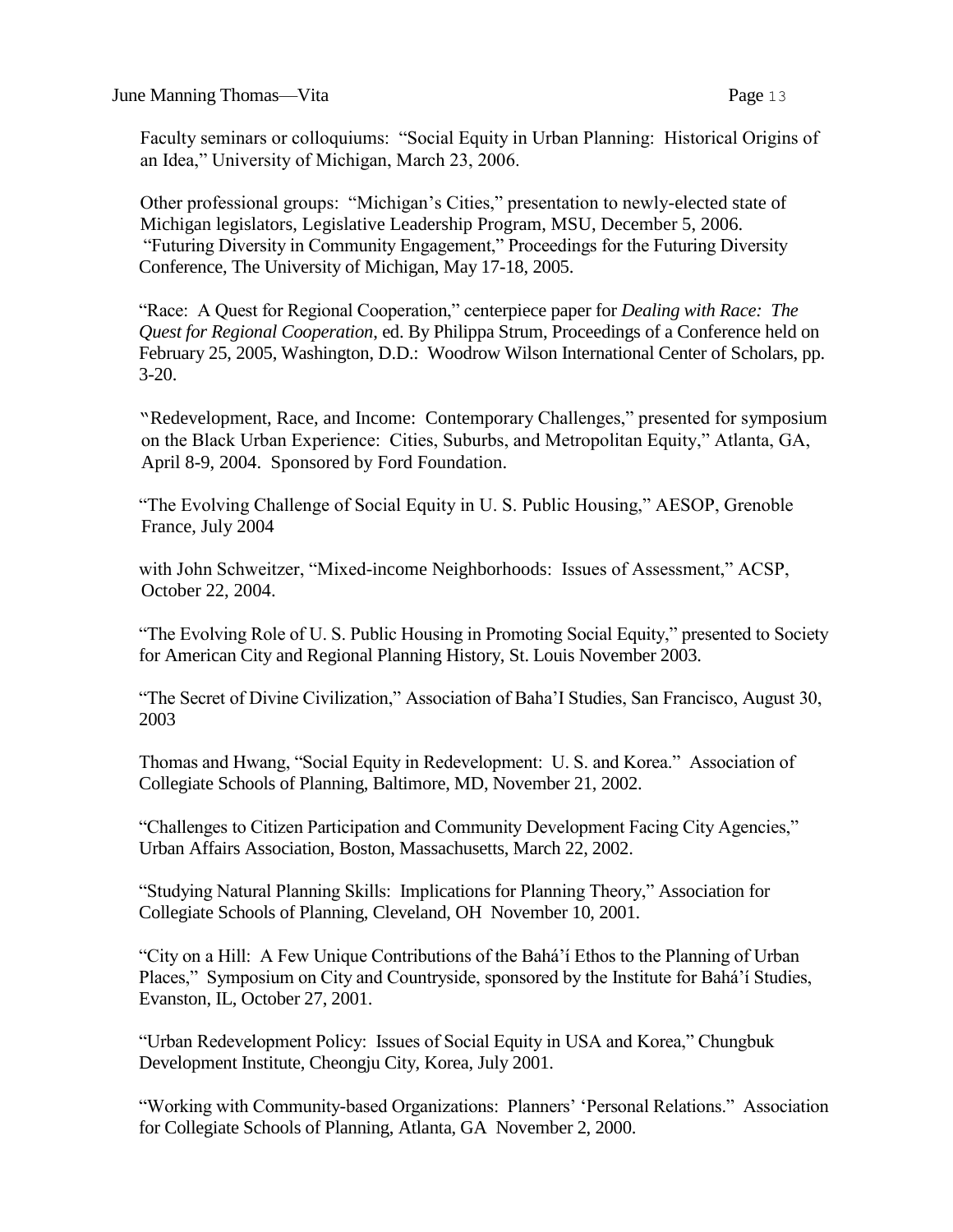"Studying a Natural Planner: The Case of Shoghi Effendi," to be presented to the Society for American City and Regional Planning History, Washington, D.C., November, 1999.

"Working with Community-Based Organizations: Challenges Facing City Planning and Development Agencies," paper presented to the Association for Collegiate Schools of Planning, Chicago, IL, October 21, 1999.

"Sunday Morning: Segregation, Religious Institutions, and Urban Reform," presented at the Harvard University Graduate School of Design and Loeb Fellowship's Symposium on Architecture of Segregation," March 6, 1998.

"Community Based Organizations Show the True Nature of Neighborhood Planning," paper presented to the Association for Collegiate Schools of Planning, Ft. Lauderdale, November 6, 1997.

"Oral Interviews and Oral Histories," paper presented to the Society for American City and Regional Planning History, Seattle, October 24, 1997.

"Community Based Organizations and the Courage to Plan," paper presented to the Association for Collegiate Schools of Planning, Toronto, July 27, 1996

"Shoghi Effendi's Global Plans," paper presented to the Association for Bahá'í Studies, Edmonton, Canada, September, 1996.

"Model Cities Revisited," paper presented to the Association for Collegiate Schools of Planning, Detroit, Mich., November, 1995

"Applying for Empowerment Zone Designation: A Tale of Woe and Triumph," paper presented to the Association for Collegiate Schools of Planning, Tempe, Ariz., November, 1994.

"Planning Detroit: Some Thoughts on Critical Needs," Proceedings of conference on "After Coleman Young: Detroit in Transition," sponsored by Urban Affairs Programs, State University, March 19, 1994 (unpaged).

"The Metropolitan Dilemma: Regional Disunity, Planning, and Race," paper presented to the Society for American City and Regional Planning History," Chicago, Ill., November, 1993. Later published as part of Proceedings, The Allan G. Feldt Alumni Colloquium, The University of Michigan, May 12-13, 1994.

"New World Planning Education," Association for Collegiate Schools of Planning, Philadelphia, October 29, 1993.

"Seeking a Finer Detroit: The Design Agenda for the 1960s," Association for Collegiate Schools of Planning, Columbus, Ohio, October 30, 1992.

**Other**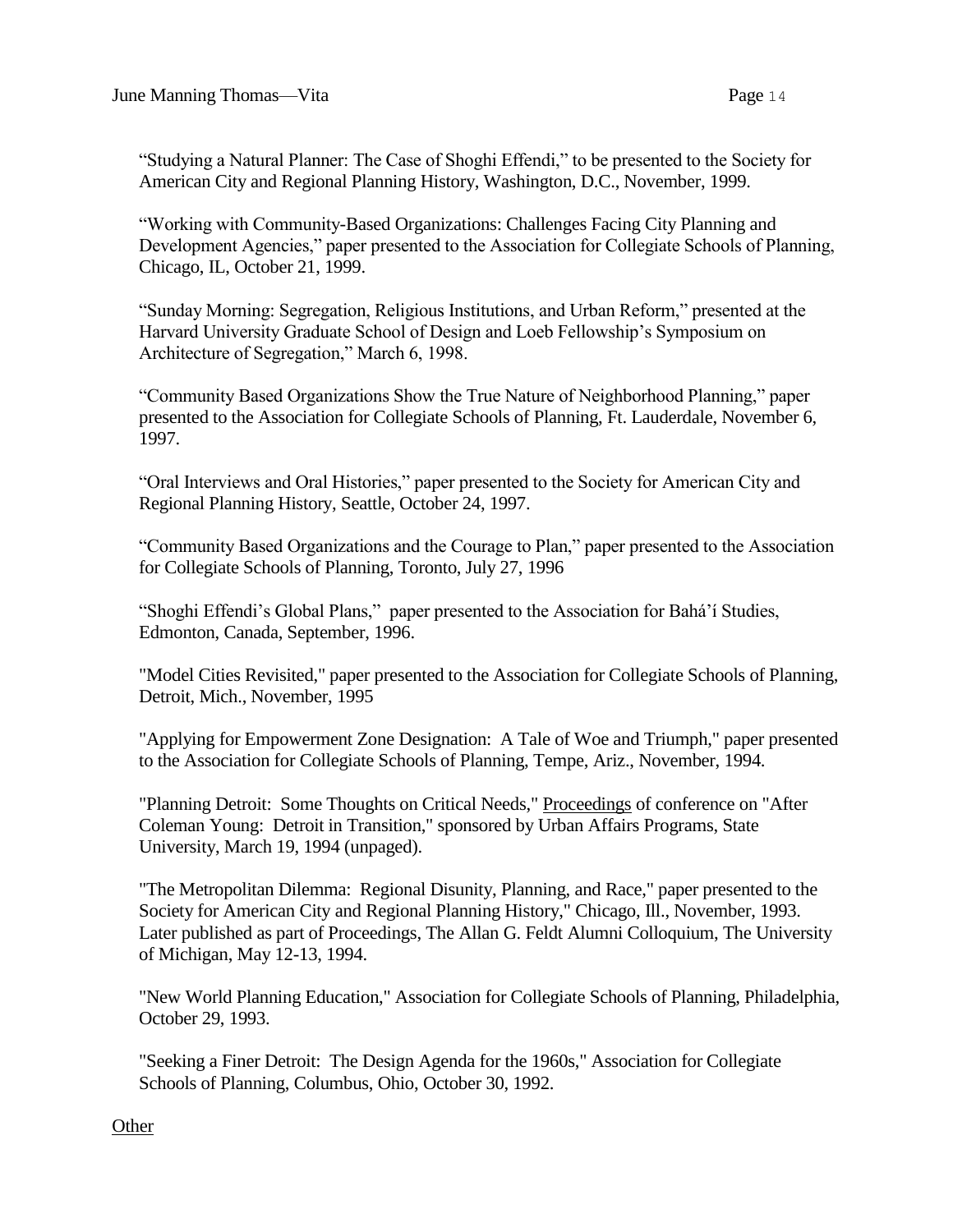"Race: Ethnicity and Urban Planning," in *International Encyclopedia of the Social & Behavioral Sciences,* Second edition. 2015. Vol 19, 820-824. [http://dx.doi.org/10.1016/B978-](http://dx.doi.org/10.1016/B978-0-08-097086-8.74033-5) [0-08-097086-8.74033-5](http://dx.doi.org/10.1016/B978-0-08-097086-8.74033-5)

Michael Hibbard, Clara Irazabal, June Thomas, Karen Umemoto, and Mulatu Wubneh, "Recruitment and Retention of Underrepresented Faculty of Color in ACSP Member Programs: Status and Recommendations." Diversity Task Force Report submitted to the Governing Board of the Association of Collegiate Schools of Planning. November 1, 2011.

"Michigan Cool Cities Symposium," A summary of an event organized by June Thomas, Faron Supanich-Goldner, Julia Darnton, Jamie Rudell for the State of Michigan's Cool Cities team, Lansing, Michigan, May 2005.

"School Desegregation and Social Change: Personal Memories," World Order Vol. 36, No. 1 (2004), pp. 15-18.

"Racial Disunity," section of Detroit: Shrinking Cities, print and web report published at [www.shrinkingcities.com;](http://www.shrinkingcities.com/) pp. 85-94.

"Racism and the Planning of Urban Spaces," World Order Vol. 34, No. 1: 17-26.

"Urban Redevelopment Policy: Issues of Social Equity in USA and Korea," paper issued by Chungbuk Development Institute, Cheonju City, Korea, July, 2001.

"Race and Urban Planning," entry in *International Journal of the Social and Behavioral Sciences*, editors-in-chief Neil Smelser, Paul B. Baltes. Amsterdam, New York: Elsevier, 2001. 19: 12689-94.

"How Current Development Patterns Limit Opportunities," *Metropolitan Development Patterns: Annual Roundtable 2000* Cambridge, Mass.: Lincoln Institute of Land Policy, 2000, pp. 56-61.

"A Response of Scott Bernstein's 'Using the Hidden Assets of America's Communities and Regions to Ensure Sustainable Communities,'" Working Paper prepared for a Statewide Symposium sponsored by the Michigan Municipal League Foundation, in Midland, MI June 23-25, 1999.

"Urban Renewal," in *Encyclopedia of Urban America*, ed. by Neil Larry Shumsky (Santa Barbara, CA: ABC CLIO, 1998).

"Race, Racism, and Race Relations: Linkage with Urban and Regional Planning Literature," June Thomas, with the assistance of John Metzger, Marsha Ritzdorf, Catherine Ross, and Bruce Stiftel, written at the request of the Association for Collegiate Schools of Planning, Diversity Committee, for the American Sociological Association's Response to Pres. Clinton's White House Request for Race-Related Literature, December 15, 1997. Also published on web site: www.uwm.edu/Org/acsp/Documents/WHIT2HOUS.PAP.html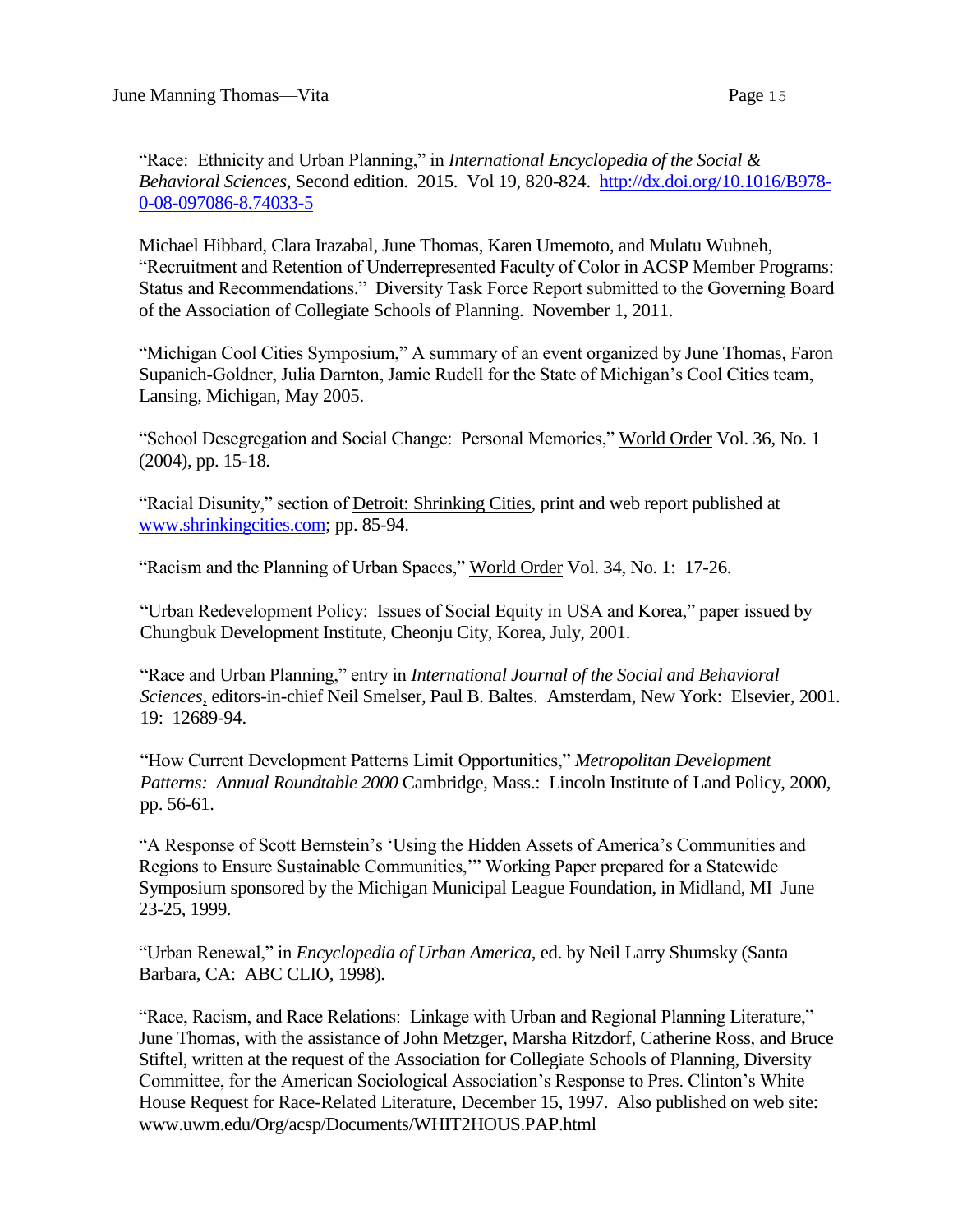"Race, Poverty and Planning: An Academic Agenda," *Colloqui: Cornell Journal of Planning and Urban Issues*, VIII (Spring, 1993), 34-36.

"The Cities Left Behind," *Built Environment*, XVII (No. 3/4, 1991): 218-31.

\* "Attacking Economic Blight in Postwar Detroit," Working Paper Series #217, Society for American City and Regional Planning History, December, 1989 (also listed above as published in their 1989 *Proceedings*).

"The Miami Riots," chapter insert in Louis Radelet, *The Police and the Community*, 4th ed. New York: Macmillan Publishing Company, 1986, pp. 244-45.

"Summary and Conclusions," *The State of Black Michigan, 1985*, A Report of Urban Affairs Programs, Michigan State University and The Council of Michigan Urban League Executives, 1985, pp. 59-63.

"The State of the Poor in America: A Visionary Assessment," *World Order*, Fall 1983, pp. 39-52.

"No Place in the Sun for the Hired Help: Land Loss and Service Jobs for the Island's Black Residents," *Southern Exposure*, X (May/June, 1982), pp. 35-37.

"Introduction," for special issue, *Catalyst* (Spring, 1981), with Richard Thomas, pp. 7-12.

"Miami: Harbinger of Rebellion?" *Catalyst* (Spring, 1981), in special issue, "The State of the Black Community," guest editors, June Thomas and Richard Thomas, pp. 37-56.

"Systematic Social Planning: An Introduction," *Catalyst* (Spring, 1980), pp. 75-87.

"Displacement: Historical Antecedents," *N.A.M. Discussion Bulletin,* Spring, 1979. Reprinted in *Metropolis I*, report of the Urban Community Commission of the New American Movement, 1980.

"Urban Displacement: Fruits of a History of Collusion," *Black Scholar*, XI (November/December, 1979), pp. 68-77.

"Blacks on the South Carolina Sea Islands: Planning for Tourist and Land Development," unpublished Ph.D. dissertation, The University of Michigan, 1977.

"Towards a Non-Racist Future," with Richard W. Thomas, *Futurology*, Fall, 1975.

Grants

Dick Norton, June Thomas, and Harley Etienne, Faculty Allies Diversity Grant, \$45000, July 1, 2013 to June 30, 2014. Extended to 2018 for additional \$25,000 per year. This grant succeeded in establishing a collaborative relationship with at least one HBCU, Morehouse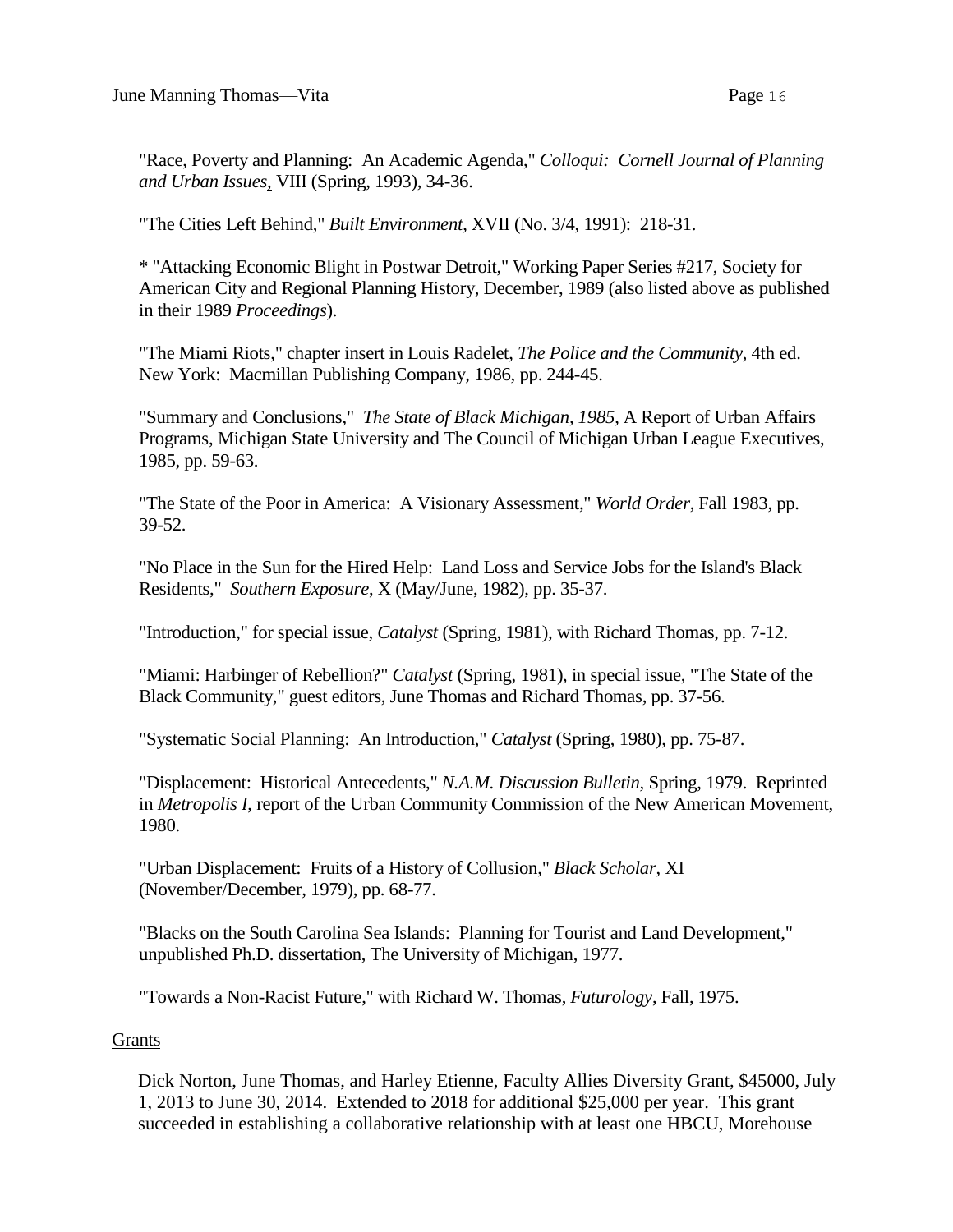College, and has since expanded into a College-wide initiative designed to recruit minority students to Taubman College.

Angela Dillard et al, "Learning from Detroit," Rackham, Michigan Meetings. \$50,000 for a May 2014 event.

Margi Dewar, Lan Deng, June Thomas, "Saving Detroit Neighborhoods from Blight," UM CARSS, \$11,800, September 2012-13.

June Thomas, "Land Use Strategies of Community Development Corporations," UM OVPR and TCAUP, \$9200, September 1, 2009-August 31, 2010.

June Thomas, "Land Use Strategies of Community Development Corporations," UM OVPR Spring/ Summer Research Grant, 2010, \$6000.

Igor Vojnovic, Joe Darden, Thomas, et al., "Exploring the Social Dynamics of Accessibility, Travel Behavior, and Physical Activity by Income/Race, Age, and Gender: An Inner-City/ Suburb Comparison in the Detroit Region," to the Human and Social Dynamics Competition, National Science Foundation (funded 2007, circa \$350,000)

June Thomas Zenia Kotval, et al., "Central-City Neighborhoods Rebound? A Preliminary Examination of Changes and Benchmarks," to Land Policy Institute, which channels external dollars to university researchers (funded August 2006 for \$28,362)

J. Thomas, "Creating and Measuring Success in Michigan's Cool Cities," funded by MSU Land Policy Program (\$39,000) and Outreach & Engagement Partnerships (\$33,000), May, 2004, total of \$69,000.

J. Thomas and J. Schweitzer, "Mixed-Income Neighborhoods in Grand Rapids and Lansing: Sense of Community, Satisfaction, and Strategy," funded by Michigan Agricultural Experiment Station, July, 2002, \$30,000

J. Thomas, R. Hamlin, R. Levine, J. Schweitzer, "Citizen Participation in Michigan Cities," Michigan Agricultural Experiment Station," May, 2001, \$30,000.

J. Thomas, "Local Government's Role in Community Development and Neighborhood Participation," Urban Collaborators Advisory Committee, MSU Extension, May, 2000. \$70,000; refunded in 2002, \$30,000.

J. Thomas and Roger Hamlin, "Michigan's Urban Agenda: Policy Research Support in Land Use and Zoning," funded by MSU's Applied Public Policy Research Fund (\$35,553, funded May 1999 to June, 2000).

"A United Front? Improving Collaboration between Community-based Organizations and City Government," Aspen Foundation's Nonprofit Sector Research Fund, \$9533 (October, 1998 to June, 2000).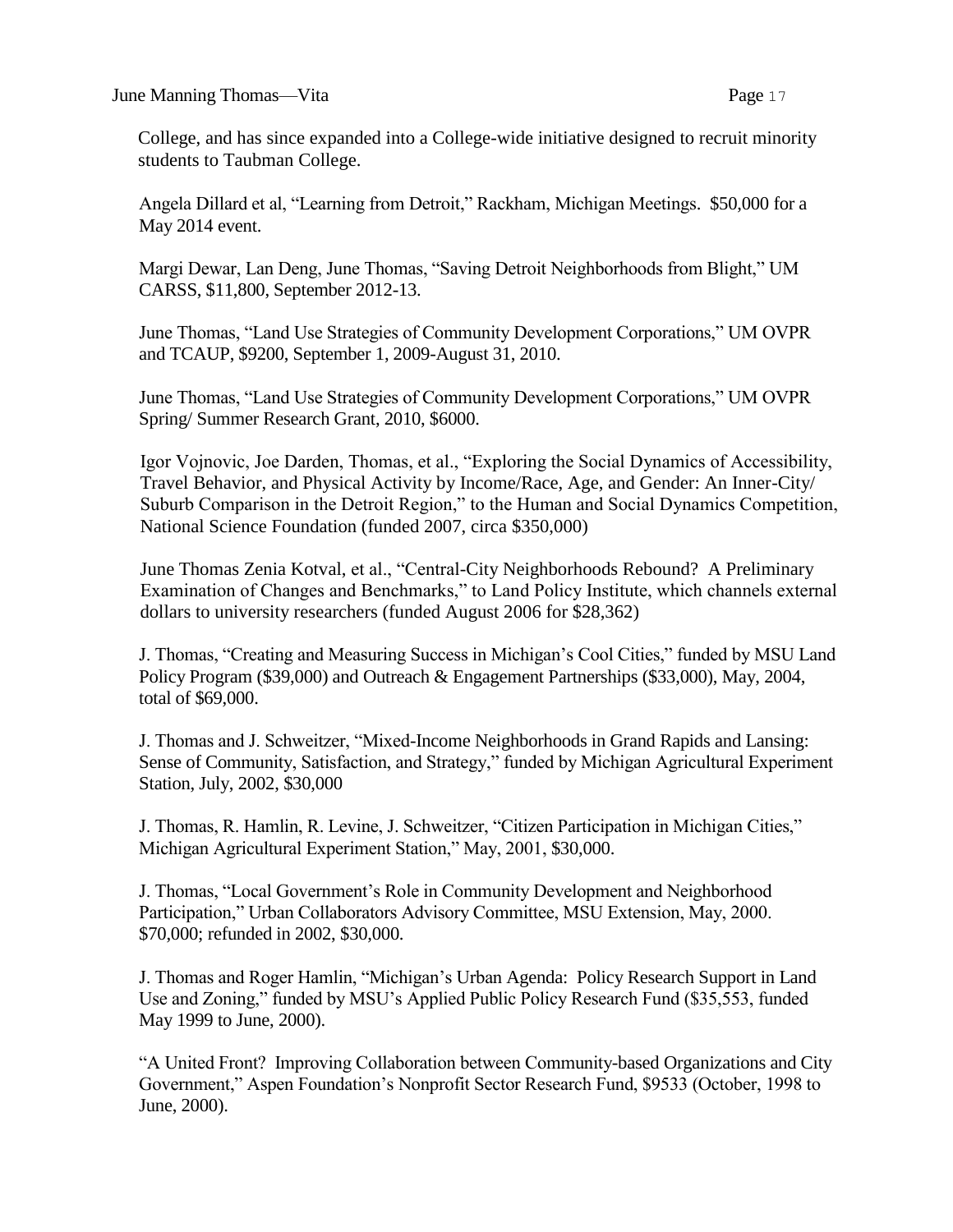"Neighborhood Planning Effectiveness of Inner City Community Based Organizations," Aspen Institute's Nonprofit Sector Research Fund, \$9,080 (August 1, 1996 to December 31, 1997).

"Jumpstarting the Motor City," part of team (Strategic Planning Team Manager) that organized and wrote proposal for Empowerment Zone funding for City of Detroit, \$100,000 in Title XX money, funded for ten-year period January, 1995 to January 2005.

"Community Outreach Partnership Center," co-P.I. with Rex LaMore for M. S. U. team, part of three-way proposal with Wayne State University and University of Michigan, funded by U. S. Department of Housing and Urban Development, \$580,000, September 1, 1994 to December 31, 1996.

"Urban Policy in Wayne County, Michigan," funded by M. S. U. AURIG Outreach, \$15,000, July 1 1992 to December 31, 1993.

# **TEACHING**

Service on Doctoral Students' dissertation committees since 2012

Joel Batterman Patrick Cooper-McCann David Epstein Bri Gauger Conrad Kickert Mick McCulloch Robert Pfaff Diana Rivera (chair) Eric Seymour Matt Weber Jennifer Williams [NOTE: These are for U. of Michigan; MSU had no doctoral program after 2000.]

# Courses Taught, The University of Michigan

 URP 402, Planning Detroit: Winter 2018, 2019 URP 580, Metropolitan Structures, Winter, 2018. ARCH 423 UP 423 Introduction to Urban & Environmental Planning, Win. 2015, 2017 UP 634, Integrated Field Experience, 2013, 2014, 2015, fall 2017. RCSSCI 360, section 4, Planning Detroit: Winter 2009, Winter 2012, 2013, 2014 UP 538, Economic Development Planning: Fall 2008, Fall 2009 UP 656, Central-city Planning and Community Development: Fall 2007, 2008, Winter 2010, W 2011, W 2012 UP 540, Planning Theory: Winter 2008, Fall 2009, Winter 2011, Winter 2012, Fall 2012, 2013, 2014, Winter 2016, Fall 2017 (URP 500) UP 573, Urban and Regional Theory: Winter, 2008

Courses taught, Michigan State University, up to 2007 Over the years I have taught courses most notably in: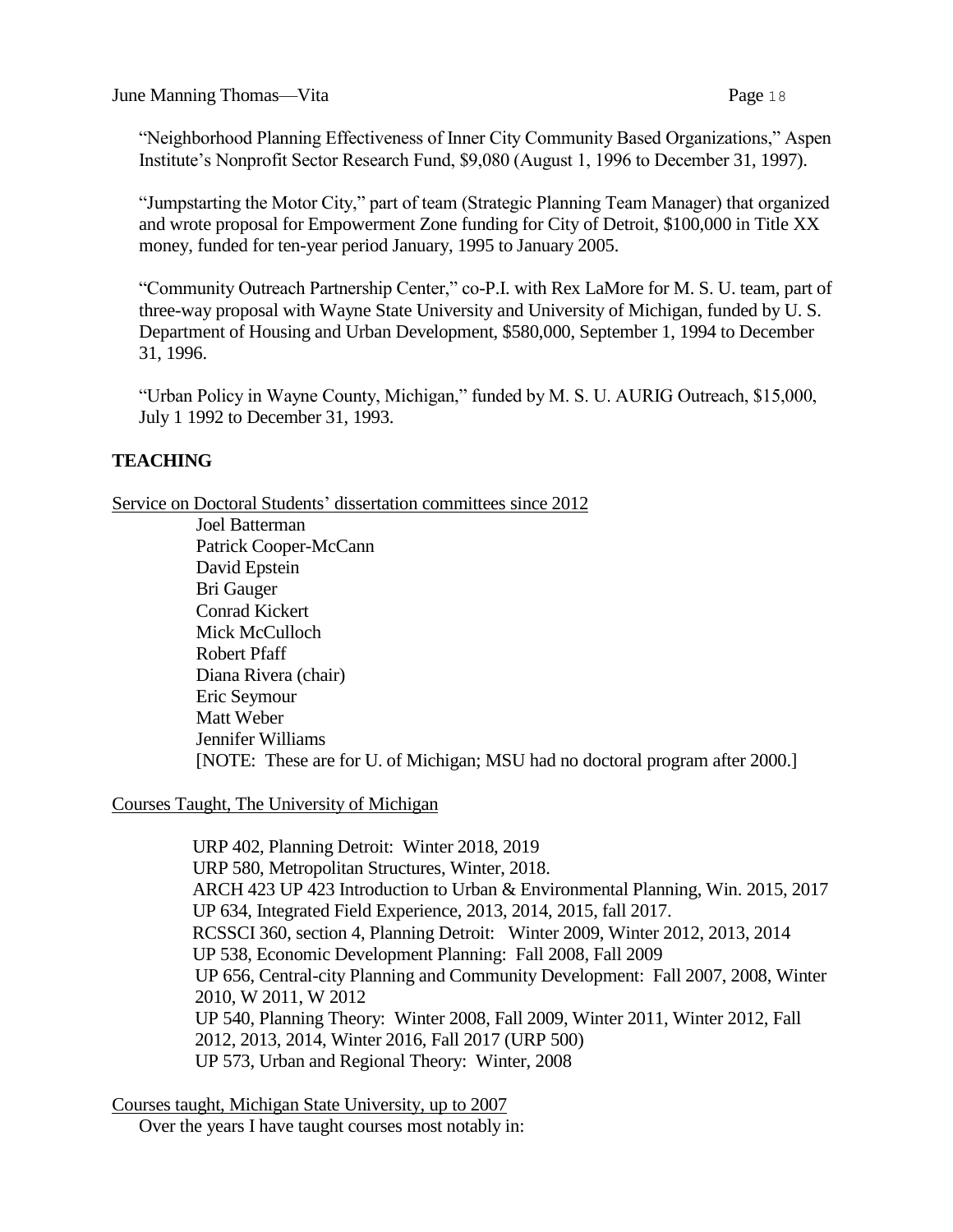Central-city Planning and Community Development Background of Urban Development Planning (introductory course) Introduction to Urban Planning Urban Policy Analysis Practicum (capstone course) Planning Theory Program Planning and Evaluation Race and Gender in Planning Research Methods in Planning

Some of the work created by students for Central-city Planning and Community Development: 2007: the class created a study for a Business Improvement Zone in the ReoTown Commercial Association area, offered ideas for the new Michigan Avenue Corridor, and wrote a history of comprehensive planning in the city of Lansing, MI from the 1920s to the 1990s.

2006: the class created a series of planning documents related to a small commercial district in Lansing, MI.

2005: the class produced the following student reports for the Baker-Donora neighborhood, Lansing, MI:

- "John Bean Building: Business, Employment,"
- "John Bean Building: Various Assessments,"
- "Marketing the N.U.I.A. Neighborhood,"
- "Housing and Crime,"
- "Retail Analysis,"
- "A Group Internal Assessment for N.U.I.A."

In addition, I have taught two planning courses, Urban and Regional Planning capstone practicum, and Urban Policy Analysis, which created substantive planning reports for Michigan governmental and community-based clients. Examples:

- Several Projects for UP 848 Urban Policy Analysis, created for and presented to legislators who belonged to the Michigan House Bi-Partisan Urban Caucus, April, 1998
	- 1. Growth Management [in several states compared to Michigan]
	- 2. Brownfield Redevelopment in Maryland, Ohio, and Michigan
	- 3. Community and Neighborhood Development in Michigan: How can central cities attract middle-class homeowners?
	- 4. Statewide Community Development Financial Institutions
	- 5. State Revenue Sharing Analysis
	- 6. Delinquency Intervention and Juvenile Justice
	- 7. Education/Health in Michigan
	- 8. Affirmative Action Programs and Policies
- "Delray United Citizens Action Council Land Use Study," UP 848, May 1996
- "West Warren Avenue Revitalization Plan, UP 494-894, April 1996
- "Business District Plan for the New Hope Non-Profit Housing Corporation," UP 494-894, April 1995.
- "Southwest Detroit Housing Project," UP 494-894, December 1995
- "Fellowship Inc. Non-Profit Housing Corporation Neighborhood Report," UP 494-894, December 1994 and April, 1995
- "Plotting a New Course: Issues & Recommendations Surrounding Housing in Big Rapids," UP 484, April 30, 1995
- "West Riverfront (Delray) Neighborhood: Data Report and Analysis, UP 484-894, 1994
- "Northwestern Goldberg Community Development Plan," for Northwest Goldberg Community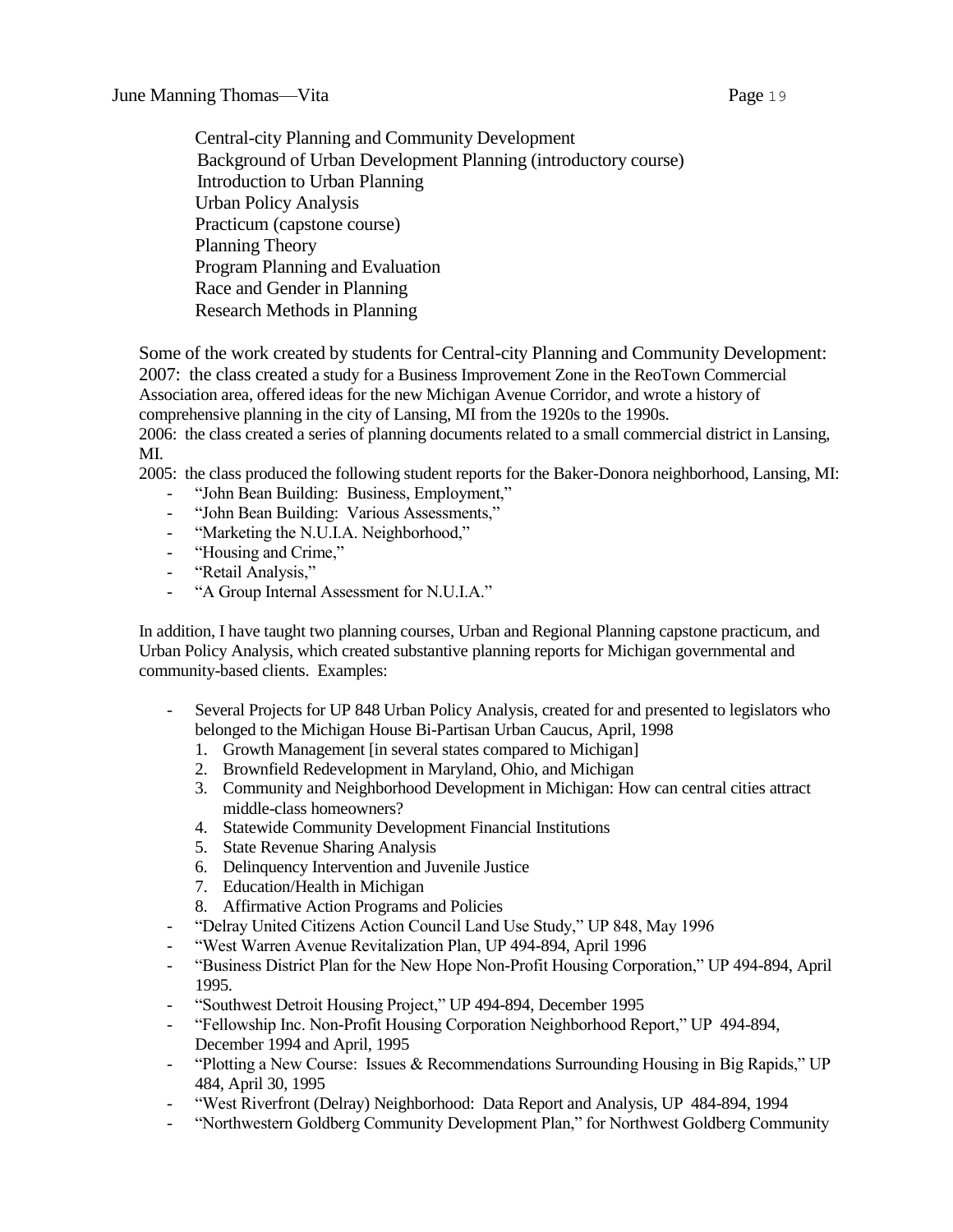Association, Detroit, Mich, UP 494-894, May 1993

- "Hunter Park Neighborhood Plan," for Hunter Park, Lansing, Michigan, March 1992.
- "Otto Neighborhood Plan," for Otto School area, Lansing, Michigan, March, 1992.
- "Fiscal Impact Analysis: Comparison of Residential and Mixed Use Development," Urban Planning Graduate Program, June, 1989
- "Cherry Hill Neighborhood Development Plan," Lansing, Michigan, 1984
- "Eastside Neighborhood Economic Development Report," Lansing, Michigan, December, 1984
- "Delhi Charter Township: A Plan for the Future," (comprehensive plan), 1984

Organizer of training for AICP certification examination for the state's planners: recruited instructors, handled logistics, and lectured on planning history and theory: 1997, 1998, 1999, 2000; lectured only in 2001, and several previous years.

Awards for Teaching

See separate awards section, above.

## **SELECTED PROFESSIONAL/COMMUNITY SERVICES**

#### University Service post-2007 (UM)

UM Distinguished University Professorship Selection Committee, 2017-19

TCAUP Assistant Dean's Search Committee, 2017-18 TCAUP Dean's Search Committee, 2015-16. TCAUP Space Committee Winter 2009-2018. TCAUP URP Advisory Committee to the Dean, 2012 to 2014 TCAUP Diversity task force Fall 2008 and for several years thereafter, up to 2018 TCAUP Library task force Fall 2008 TCAUP Dean's Selection Advisory Committee 2007-8

URP Diversity Committee, chair, 2013-2018 URP Ph.D. Program Oversight, 2012 to 2016 URP master's admissions committee, 2012 to 2013 University of Michigan Jr. Faculty Initiative Committee Winter 2010, Winter 2011 URP Chair Advisory Committee Fall 2010, 2013-15 URP Faculty Search Committee Winter 2010 URP Admissions 2007-10 URP Admissions Ph.D. Program 2008-9, 2010-11 URP Ethics and Responsibility, Co-chair, 2008-9 URP M.L. King, Jr. Symposium Committee, Faculty Advisor, 2007-10, 2012-14, 2015-17 URP Selection Committee Sojourner Truth position 2008-11 URP Curriculum 2007-8

Professional or Academic Organizations

President, Association of Collegiate Schools of Planning, 2013-15.

Elected Vice-President/ President-Elect. Association of Collegiate Schools of Planning (ACSP), 2011

Co-founder and Founding Co-chair, Planners of Color Interest Group, ACSP, 2008-11.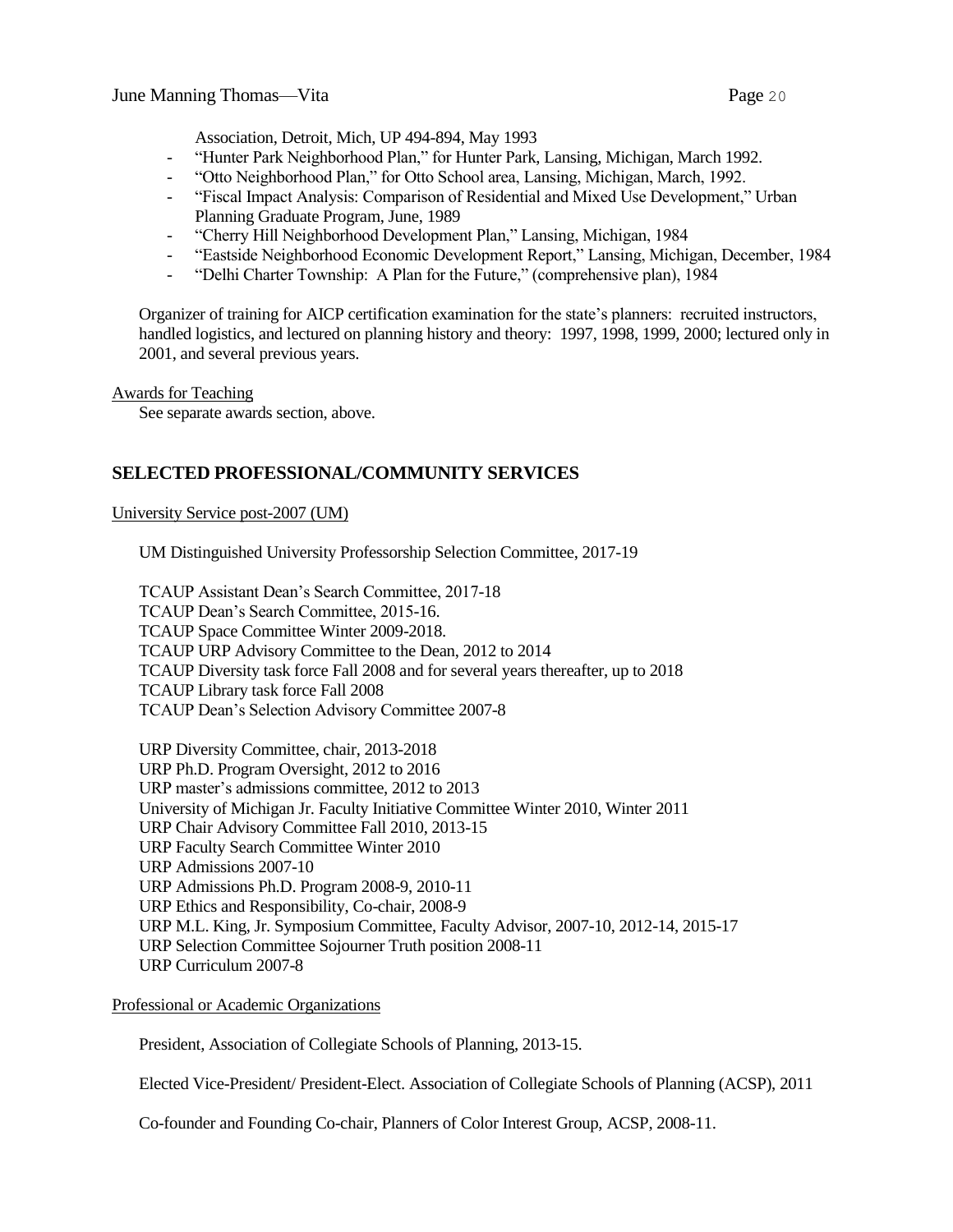Regional Representative, ACSP Governing Board, 2007-9.

Member, Nominating Committee, ACSP officers, 2008-9.

Member, Editorial Board, *Journal of Planning Education and Research*, 1988-1992, 2003-2017.

Member, Editorial Board, *Journal of Planning History,* 2002-present

Member, Editorial Board, *Journal of Planning Literature,* 1999-present

Site Visitor, Planning Accreditation Board (the accreditation program for university degree programs in urban planning), helping to assess programs at various universities in 1985, 1998, 2000, 2003, 2006. Hosted a team as Program Director in 1999.

Member, Editorial Board, *Journal of the American Planning Association,* 1985-1997.

Chairperson, Standing Committee on Diversity in Planning Education, Association for Collegiate Schools of Planning, 1994-1996.

Member, Governing Board, Society for American City and Regional Planning History, 1990-1994, 1995- 1999. [Chairperson of Membership Committee, 1997-9.]

Member, Paul Davidoff Prize Award Committee, Association of Collegiate Schools of Planning, 1991, 1993, 2001, 2003, 2005

Member, John Reps Best Dissertation Award Committee, Society for American City and Regional Planning History, 1993.

Member of Best Article Committee, Journal of American Planning Association, 1993 volume

#### Public Services Related to Planning in Michigan

Member, Social Equity Committee for the Michigan Association of Planners, 1992-1995; 2008-2013.

Member, Nomination Committee for Fellows AICP from Michigan, 2005-present

Between 2004-6, advisor to the State of Michigan team leading the Cool Cities initiative, including staff from the Governor's Office, the Department of Labor and Economic Growth, and Michigan State Housing Development Authority; see above for related monographs and proceedings report on "Cool Cities." I managed a small grant designed to assist the State in understanding mechanisms necessary to educate local communities about creating "creative cities."

Co-founded Urban Planning Partnerships and Urban Collaborators, serving Michigan's communities with university resources, 1998- 2007. Urban Planning Partnerships is an initiative funded by MSU Extension which links Urban and Regional Planning students with community planning needs in Michigan's cities and small towns. Urban Collaborators is an initiative funded by MSU Extension that offers community planning assistance, places student interns, and supports university-community partnerships in several key cities, including Detroit, Flint, Saginaw, Lansing, Pontiac, and Grand Rapids. I was co-director of both until June, 2007.